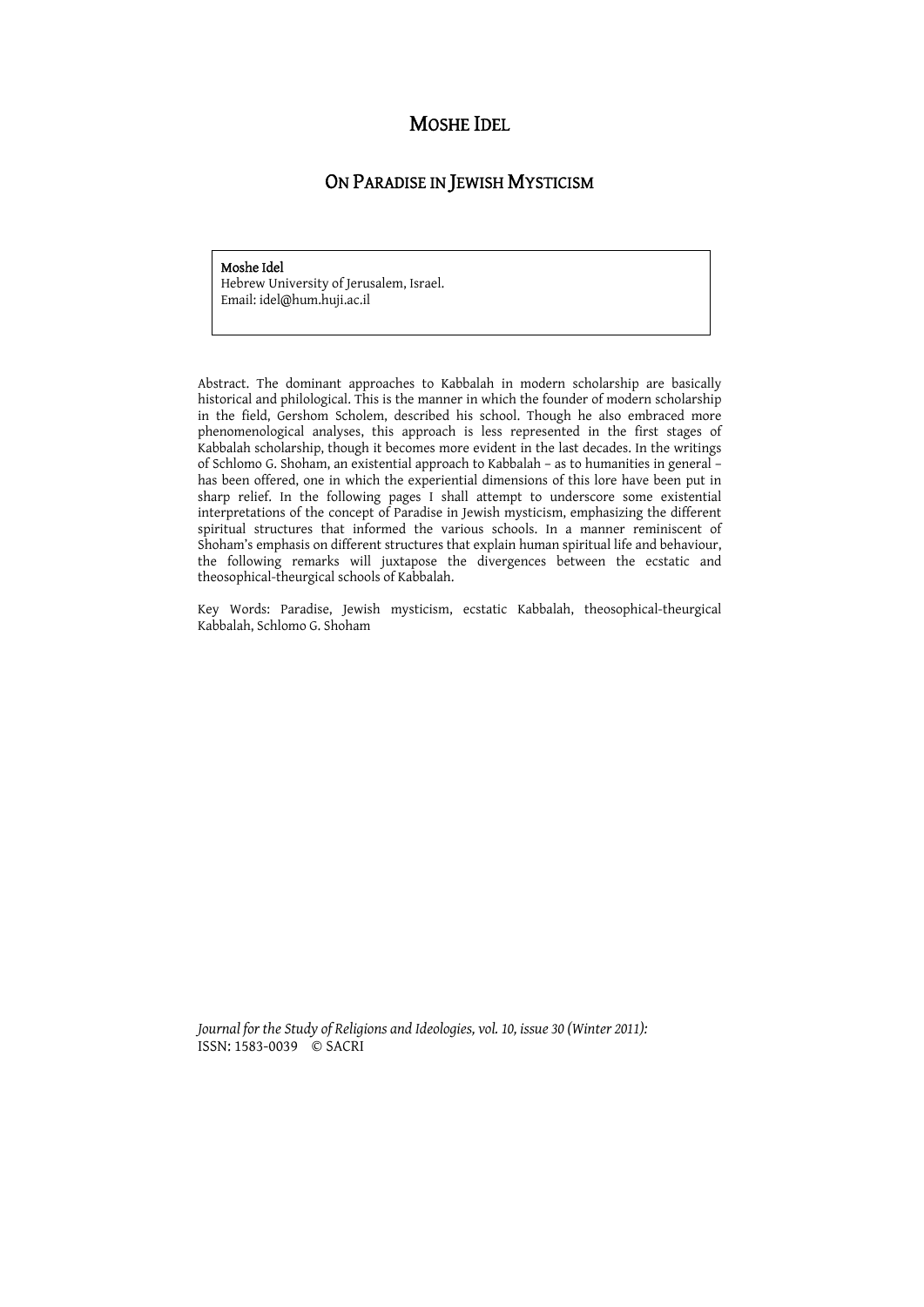### On Nostalgia, Plenitude and Deferment

Mysticism is, more than other forms of religion, a matter of experiencing a certain form of plenitude.<sup>1</sup> This experience is often conceived to happen by a contact with the divine, or one of its ramifications in nature or in soul. Those encounters may be deemed of as unique and idiosyncratic, or to be a regaining of a primordial experience of plenitude, namely a paradisical state, or on the contrary, an anticipation of the ideal life in the eschaton. The primordial or the eschatological sorts of religious experience of fullness are based upon the assumption that the mystic is active in religious societies whose founding mythologies, both those concerning the beginning and those portraying the end, were shared by the mystic on their face value. The life in the present is conceived of by some scholars of religion as been defective or fallen, or to use a famous phrase coined by Gershom Scholem 'life in deferment'.2

Fulfillment is therefore connected in the views of primitivists, like Mircea Eliade, to an attempt to return to illo tempore, or for a Hegelianoriented scholar like Scholem, as delayed until the eschaton.<sup>3</sup> The more regular religious life is diminished either by the claims that a prehistorical state has been conceived of as ideal, a la Eliade, and it should therefore be retrieved by the repetition of the founding rituals, or if the post-historical experience is conceived to be the perfect one, as Scholem believed that the Jews believed. In the former, the terror of history created an attempt to transcend it by a leap back into prehistory.

In the later, the eschaton was conceived as an attempt to enter a more authentic experience by escaping what he considered to be a nonhistorical existence. In both cases the experience of plenitude is attained by transcending the present either by enacting a lost past, or anticipating the future, within the span of a momentary personal experience. In the present context, dealing with the concept of Paradise, I would like to concentrate my introductory remarks on Eliade's theory which describes religion, and sometimes mysticism, as a 'nostalgia for Paradise'. By this phrase he means

> "the desire to find oneself always and without effort in the Centre of the World, at the heart of reality; and by a short cut and in a natural manner to transcend the human condition, and to recover the divine condition - as a Christian would say, the condition before the fall."4

This and other discussions, as well as the resort to the very term nostalgia, point to a transient feeling, an emotion or a desire, less a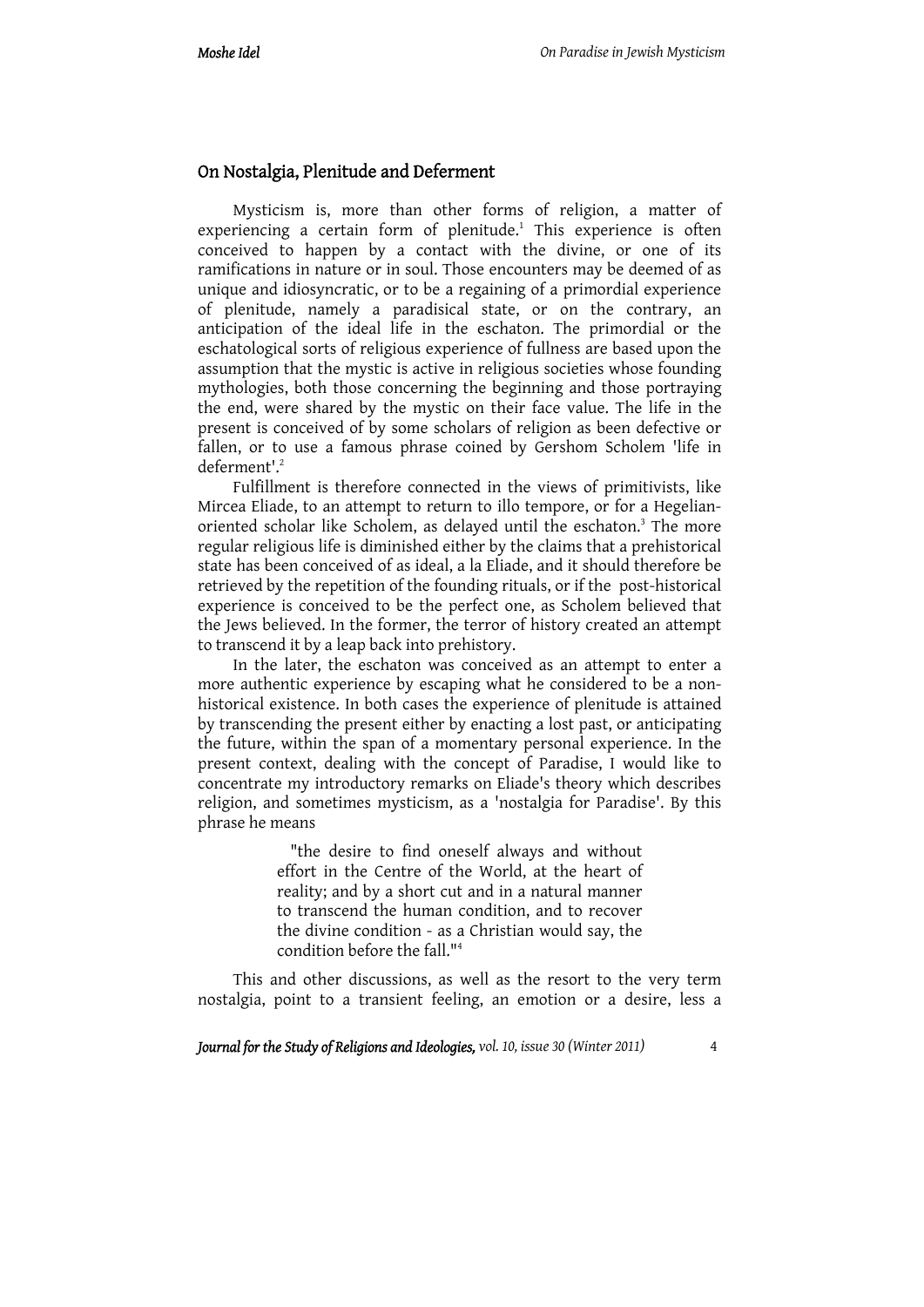sustained effort to materialize such a nostalgia in regular behavior. Eliade's emphasis on the nature of such an achievement in the phrases 'always', 'without effort' and 'short cut' in the above passage, and "easy" in another one in the same context, illustrates the transient nature of those feelings, and their implication is that at least in their modern and secularized forms, the Paradise nostalgia is no more than a fleeting emotion,<sup>5</sup> part of a broader nostalgia for origins in general.<sup>6</sup> The importance of the fall, in fact of the Christian vision of the expulsion from the Paradise, as Eliade is careful to point out expressly, is the sine qua non condition for both the nostalgia to a lost state of being, and for the transient form of the emotion: after all this Paradise cannot be regained directly. As in Gershom Scholem's vision of the end as an experience that cannot be fully experienced now, and thus Jewish religion means 'life in deferment', for Eliade we all live in a state of nostalgia.

Speaking as a collective, the Jews could try to hasten the end of history in order to escape its terrors; active messianism, in its apocalyptic forms has as its main objective the fate of a collective. As individuals the Jewish mystics could not expect the change of the course of history for the sake of their personal redemption. As an individual, the spiritual master could attempt to evade the existentialist and historical pressures by an effort to reach the lost Paradise. The eschaton is a state in emergence which is, in spite the descriptions in the eschatological writings, a terra incognita. However, the Paradise, either as a geographical entity or as a spiritual state, exists since the very beginning, and there were only little doubts as to its availability. After all, the righteous are generally finding their way to it as soon as they depart from our mundane realm. This is the reason of the important role played by the paradisical metaphors and motifs that will be analyzed in the following discussions.

However, the attempt to anticipate the experience of the lost Paradise is fraught with dangers; it means, at least to a certain extent, a confrontation with the expulsion of Adam from the Paradise by the divine anger or will. The mystic is initiating, therefore a religious adventure that is not required by the canonic Jewish texts, and this initiative involves the dangerous aspect of the return. The myth of Paradise is one of the most influential Biblical stories both in Judaism and outside. It is so because it shaped the understanding of the nature of man and his relationship to God as exposed in the founding document of the Western thought. However, beyond the theological and anthropological aspects of the myth, which are explicit in the myth itself, there is also an aspect that is implicit in the Paradise story and has attracted the interest of many thinkers; it is the eschatological implication of this story. Knowing the starting point of man and his sin serves not only as a piece of sacred history, but also it may indicate the path of a possible return after the fatal sin. Paradise is not only the piece of land Adam was expelled from; it is also the locus of the righteous after their death and thus the center of attraction of anyone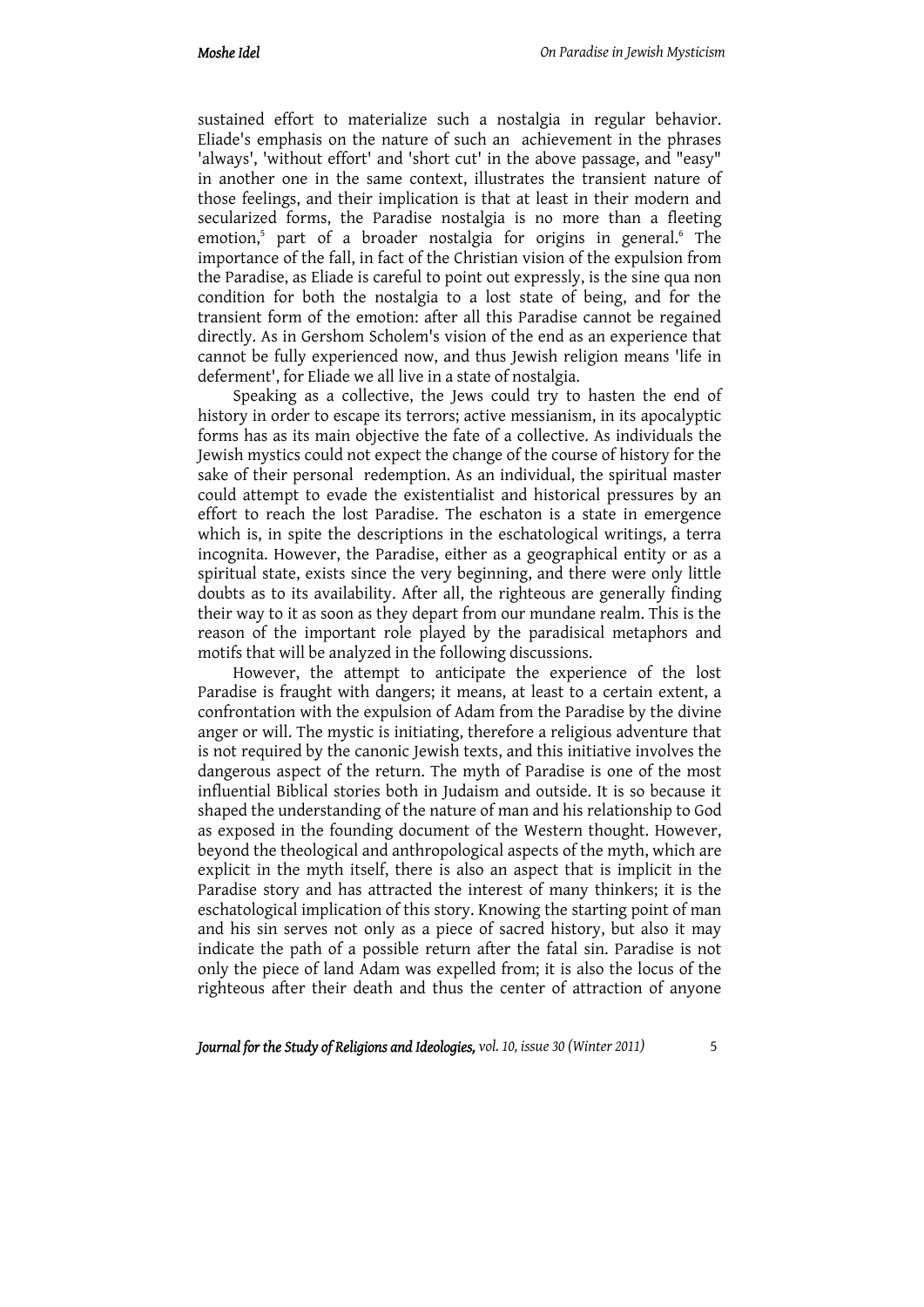aspiring for personal salvation. In a more broader context, Paradise is not only a prototype, like the isle of the blessed of the Jewish and Christian religiosities, but also an archetype for the longing of man for a better, perfect state of being, a place ensuring immortality.

By assuming the above assumptions, we contend that the mythical aspects of religion, and in our case the biblical Paradise myth, were accepted and served as the springboard for the more detailed and complex speculations of all the thinkers in Judaism or Christianity. As part of the creation myth, this Paradise one would, according to such a view, inspire the main parameters of the discussions inspired by it. The plain sense of the story, with its mythical-historical and sometimes geographical implications are indeed prone to inspire the nostalgia of creatures damned to remember the ideal while living in a fallen state.

However, this was not always the case: according to forms of interpretations en vogue during the Middle Ages, the allegorical and the symbolic ones, the Paradise was much more than an historical story, if historical at all, or a spacial entity. If it happened, those authors whose views will be surveyed below, the Paradise story is an archetypical event, and as such it is repeatable, it is repeated, or according to some views, should be repeated. Those trends which attempted to embrace the Scriptures as pointing to realities different from the historical and geographical, emphasized the spiritual or the mental processes as the inner meaning of Paradise, namely forms of truth that transcends the parameters that inform the plain sense of the Bible.<sup>7</sup>

Let me start with the latest, and perhaps the most interesting and paradoxal reading of the Paradise story, that of Franz Kafka's

> "The expulsion from Paradise is in its main significance eternal: Consequently the expulsion from Paradise is final, and life in this world irrevocable, but the eternal nature of the occurrence (or, temporally expressed, the eternal recapitulation of the occurrence) makes it nevertheless possible that not only could we live continuously in Paradise, but that we are continuously there in actual fact, no matter whether we know it here or not."8

Unlike Eliade, Kafka assume that the expulsion is both final and recurrent, as it is the possibility to still be in Paradise. By assuming that the expulsion is an archetypal event, all its stages are still taking place, otherwise it would be impossible to be expelled. With Kafka, there is no way to be nostalgic, as human life combines all the possible versions: both life within and without Paradise. Is this reading of Kafka an uniquely Kafkaques interpretation, born out the idiosyncratic genius of a 20th century author? There can be no doubt that a paradoxical thinker as he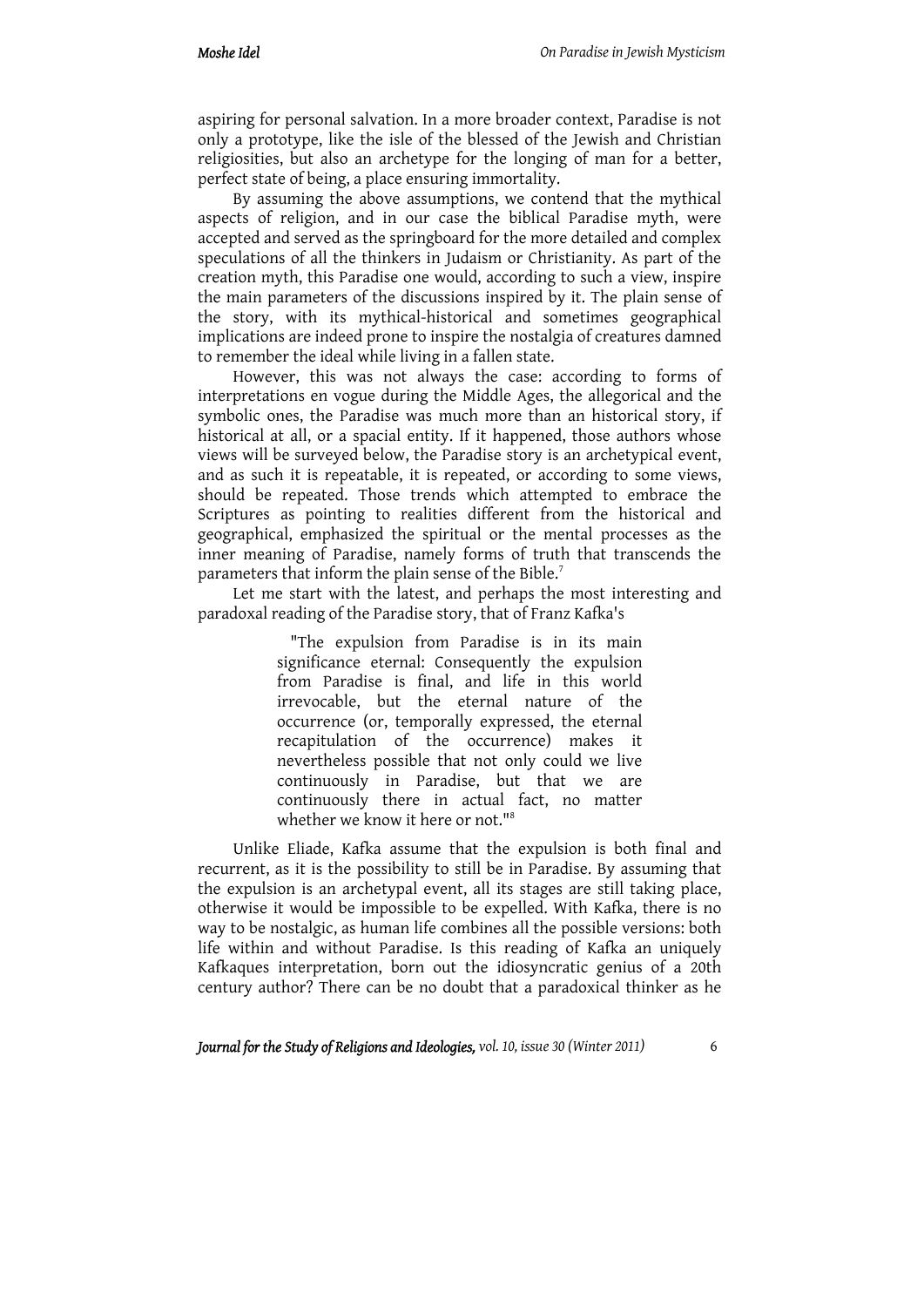was, will naturally produce a paradoxical Paradise; however, for Kafka the idea was to explore the nature of the basic human experience by resorting to a classical cliche, the Paradise. By introducing the Paradise as a common form of experience, he cared much less to preserve the uniqueness of the Paradise, but to illumine what he believed is the highly ambiguous condition humaine. It is the expulsion from, rather the life in the Paradise, that concerns Kafka. By assuming that we may still be continuously in Paradise, he opens the possibility to allow a continuous expulsion from there. His introduction of the Paradise not as an irrevocable loss but as a mundane situation is however not new, as he might have been acquainted with one of the following sources. However, while the Jewish sources to be surveyed below combined the possible achievement hic et nunc with paradisical terminology, they attempted to elevate the human behavior to less than a common form of experience.

I shall examine in the following different conceptualizations, or forms of imagining the nature of the Paradise, which are less mythical than some other found in Jewish mysticism. A perusal of this huge literary corpus shows that someone can encounter as diverse views as believing in the existence of the Paradise on the terrestrial plane, in a place in principle accessible, on the one and,<sup>9</sup> and extreme spiritual interpretations on the other hand.

Both are imaginal constructs, and none have been given any priority here. However, because of the framework of this lecture, I selected some forms of more spiritual and less mythical interpretations, less known in scholarship, as their majority is still extant only in manuscript. I shall attempt to point out the diversity of the mystical explanations, which may be better understood as expressing different models, in our case the theurgical-theosophical one and the ecstatic one. However, before approaching the medieval Kabbalistic material, let me survey some earlier views of Paradise found in Hebrew sources.

### Paradises of Light

Paradise is a preferred place for many of the heavenly tours and different figures in ancient and late antiquity Jewish literature had paid a visit to that imaginary place.<sup>10</sup> This is obvious from the intertestamental literature, and from some instances in rabbinic literature. In corpore or in spiritu, some masters were able to ascend and descend in order to inform the mortals about what happened post-mortem. These mythical tours had already been the topic of learned discussions and I refrain here from repeating the finding of the scholars. I would nevertheless point out that an important issue in ancient Jewish mysticism, which had a huge impact on the development of the medieval Jewish mysticism, the entrance of four sages in the Pardes, the mystical orchard, according to the different ancient versions of this legend, should be interpreted in the context of the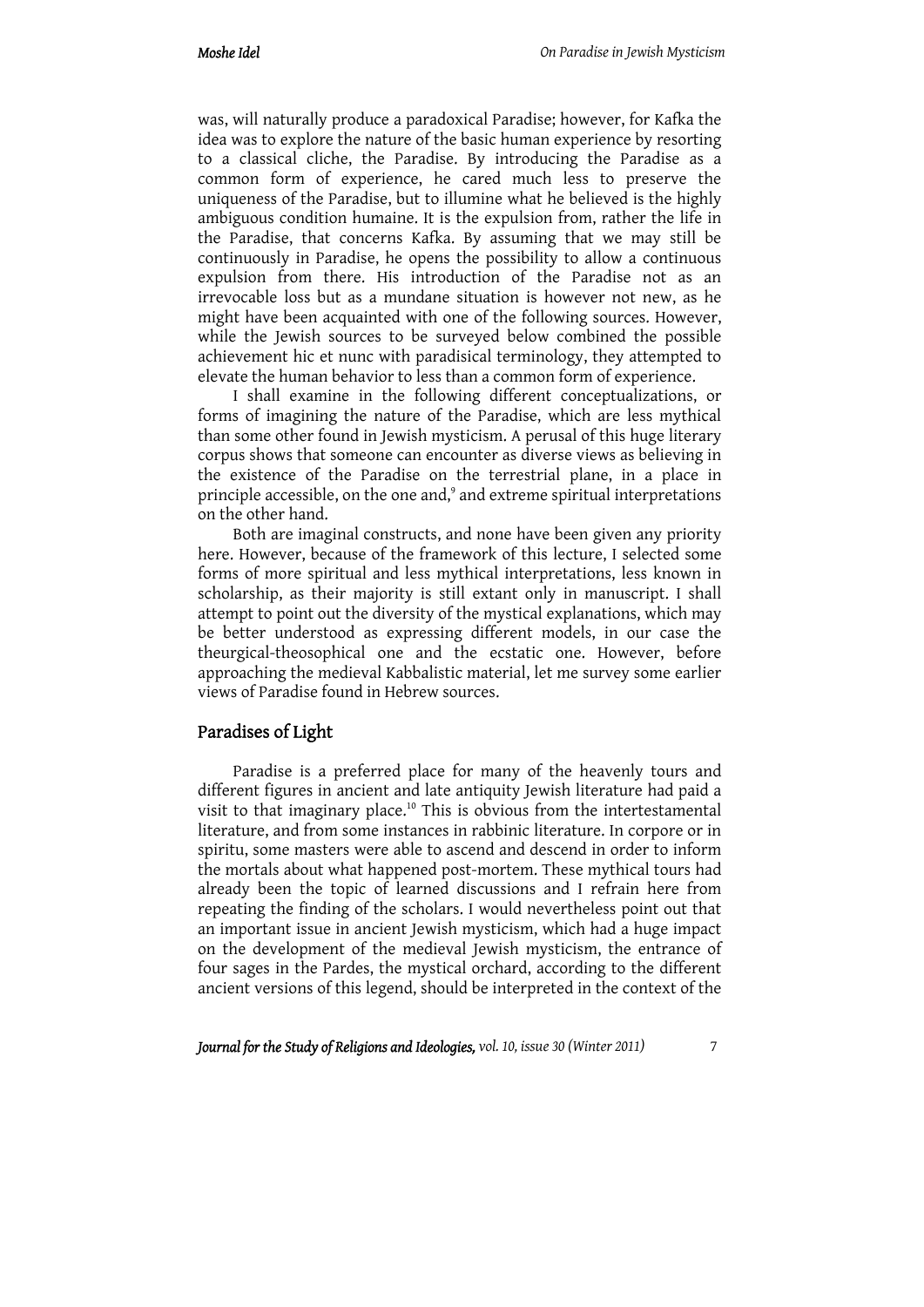Paradise-visits.<sup>11</sup> Important as this issue is in itself, and for the development of the later texts, some of them to be inspected below, I cannot elaborate here on the importance of this identification.

In the Hebrew Enoch, Metatron revealed to R. Ishmael that after the expulsion of Adam from the Paradise, he and his generation were sitting at the

> "entrance of the Garden of Eden in order to look at the image of the stature of the radiance<sup>12</sup> of the Divine Presence, since Her radiance would go from one end of the universe to the other, exceeding the [radiance of] the globe of the sun by 365 thousand times. And everyone who makes use of the radiance of the Divine Presence, on him no flies and gnats did rest, neither was he ill nor suffered he any pain. No demons got power over him, neither were they able to injure him."13

The Paradise of light is the alternative some Kabbalists embraced in lieu of the more popular Paradise of the bodies of the pious. As such, Ben Azzai's death is no more than entering the paradisiacal state by his mystical death. Or, to formulate it otherwise: the supernal Pardes, with its radiance of marble stones, was metamorphosed into the radiance of the Shekhinah, which became the luminous Paradise, fascinating the soul; the Paradise of delight became a Paradise of light, and only on the background the overtone of delight is still present. The general attitude of the anonymous Kabbalist to the adventure of Ben Azzai is similar to that of the Heikhalot passage. However, the theory of immersion into and union with the divine radiance adds a dimension that is absent in ancient Jewish mysticism. The effort to cleave to the Divine Presence, which can be easily fostered by Biblical prooftexts, is conceived here as negative. R. Aqiva is the excellent alternative, because he was able to regulate his mystical attainment, while Ben Azzai has lost control and his fascination became the cause both of his supreme mystical attainment and of his annihilation. The emphasis on the necessity to regulate the attachment to both the supernal and mundane worlds conveys the major attitude of the anonymous Kabbalist, in spite his view of the attainment of Ben Azzai as a very high one. In Jungian parlance, the uroboric mysticism, or the introvertive experience which its emphasis on the return to the source and the immersion into an oceanic entity, as presented by the description of Ben Azzai, was rejected in favor of the world-transforming mysticism as exemplified by the figure of R. Aqiva. The medieval Kabbalist preferred to remained attuned to the biblical statement that God cannot be seen while alive; even the possibility to attenuate the achievement by allowing the fact that it is only the radiance and not the divine essence that is contemplated, was not invoked as an excuse. This uneasiness with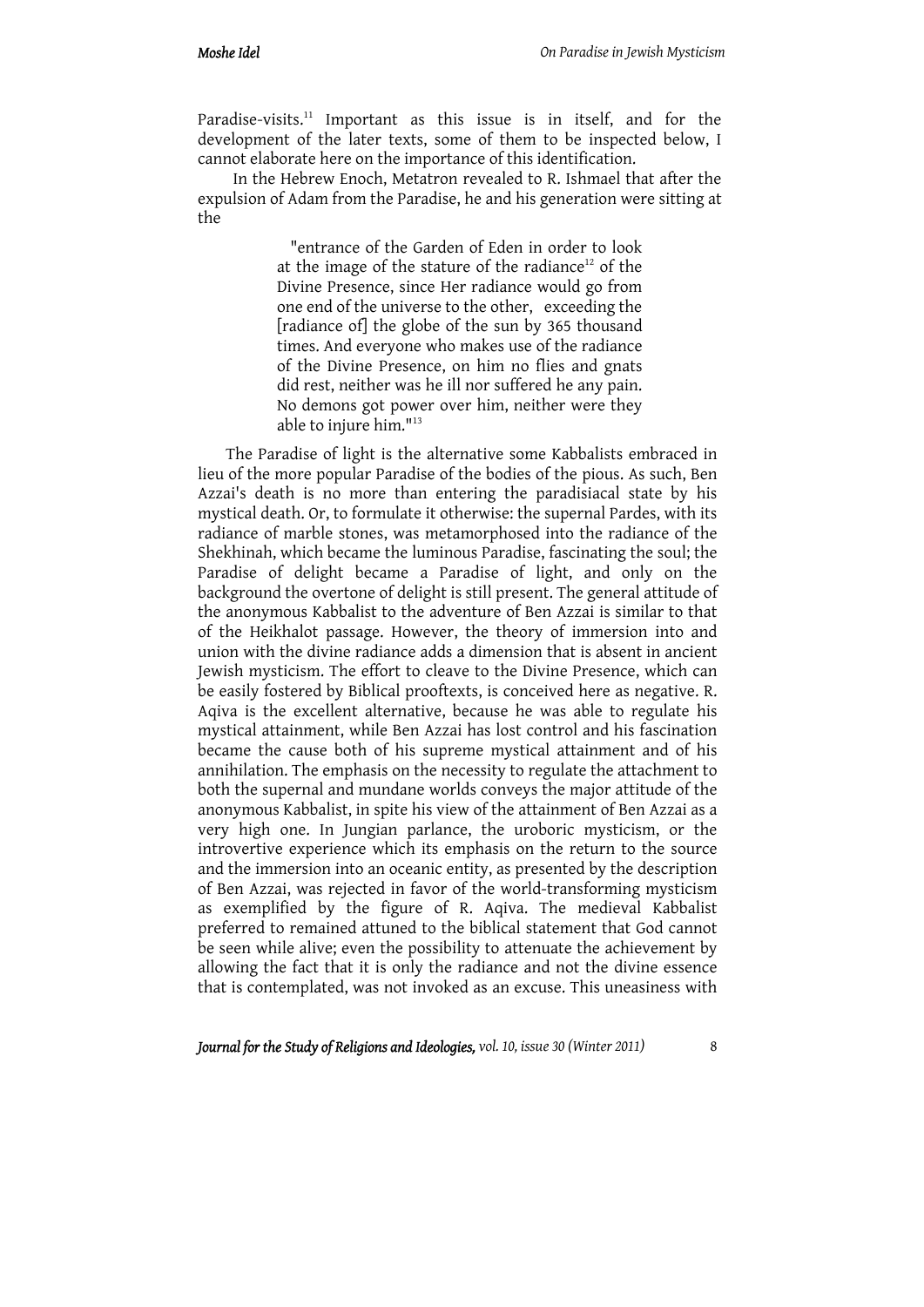the looking at the radiance is to be compared to the hesychastic contemplation of the divine essence. The quintessence of this form of mysticism consists in the achieving a vision of the Divine essence, exposed without any effort of disguising it, and indeed the critique of Balaam, for example, is reminiscent of the attitude of another Kabbalist to the experience of Ben Azzai.

With the beginning of Jewish medieval philosophy, the Midrashic eschatological terminology, informed by some anthropomorphic and corporeal images, underwent substantial metamorphoses under the influence of Neoplatonic spirituality.<sup>14</sup> We may propose three visions of the Paradise in Jewish sources: the geographical one, found since the Bible as part of the nether world; the celestial one, that is not only projected in the supernal world, but also described in terms of light as part of an attempt to spiritualize it by emphasizing the relationship between the retribution and the soul, and less the body. And finally, the spiritual Paradise, which is identical either with a totally intellectual or spiritual being, with whom the human soul or intellect is united; and the Paradise was conceived also the very spiritual experience related to these supernal entities or related to God Himself. It is conspicuous that these three conceptions cannot easily be categorized historically, since none of them disappeared with the emergence of the other understandings of the Paradise. They coexisted not only in different kinds of literature, but also in the same system we can find the traces of two, or more, types of concepts. This typology of the Paradise is related to a process of dedemocratisation of the Paradise: while the geographical one is much more open to larger segments of the nation, its subtle metamorphoses are significant only to very restricted circles involved in mystical practices and speculations; If the Rabbinic exoteric writings address the attainment of the righteous, namely those persons who followed the nomic path as it was proposed for the whole people, in the esoteric sources and in the philosophical ones the assumption is that the preoccupation with the much more sophisticated issues, mystical techniques and speculative anomian topics, are opening the way to reaching the spiritual Paradise by elites.

The more spiritual kinds of Paradises are the prerogative of the elite. Initially a Garden of delight, Paradise became a Garden of light, and then an experience of light and mystical delight.

Jewish Neoplatonism was instrumental in providing the view that the Paradise is a metaphor for the experience of a spiritual attainment, eschatological or mystical; Here we are concerned only with the spiritualization of the Paradise by the means of the imagery of light. This kind of imagery is surely not new, and there are some ancient antecedents, as we have already seen above.

However, it was consonant with one of the characteristics of the medieval views of metaphysics, as represented by a strong propensity to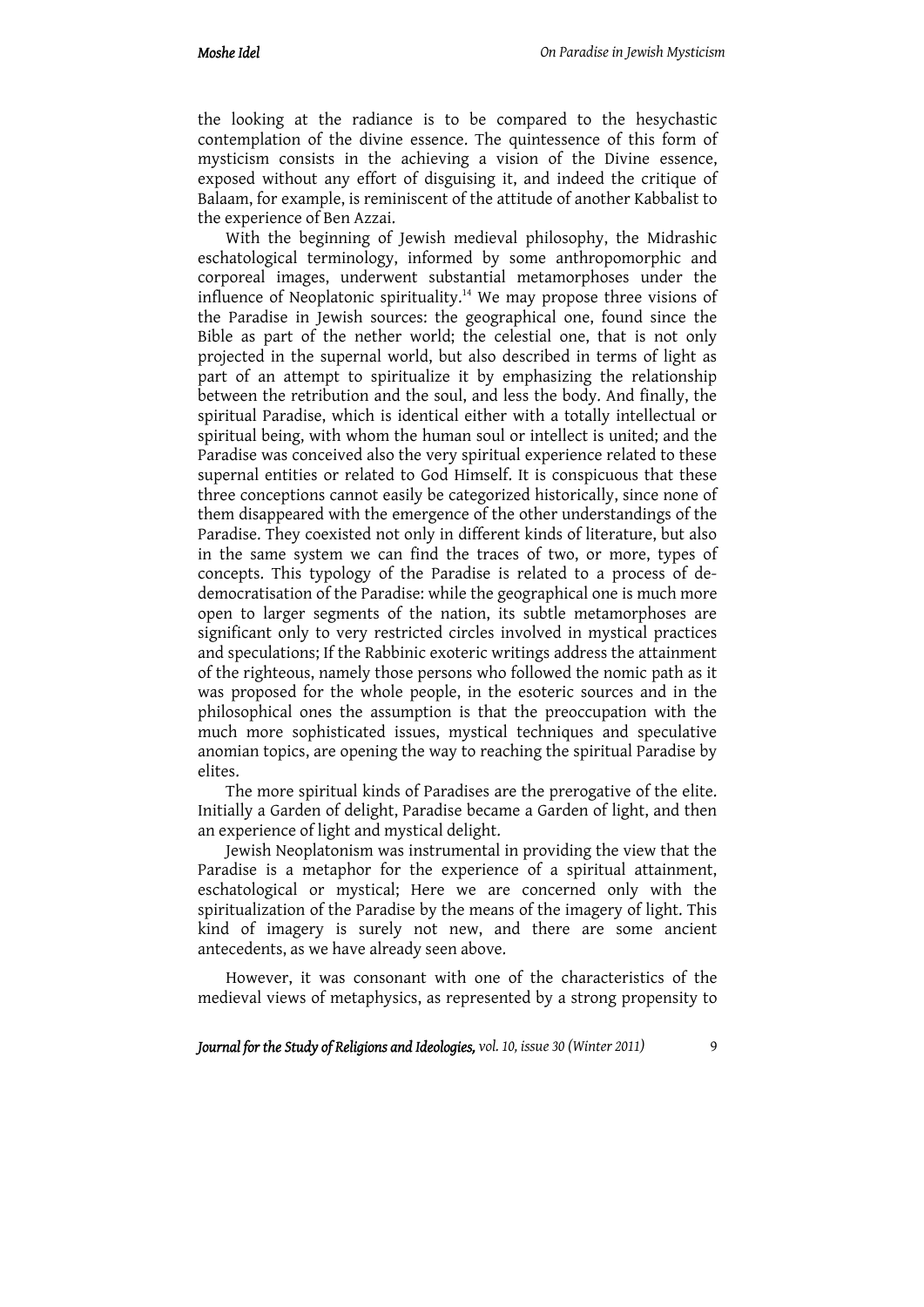use metaphors of light, which has influenced also Jewish Neoplatonism. The most significant and earliest example of describing the Paradise in terms of a metaphysics of light is found in one of Isaac Israeli's writings where man is described as achieving a union with

> "the upper soul, and the illumination by the light of the intellect and the beauty and splendor of wisdom. When attaining this rank, he becomes spiritual, and will be joined in union to the light which is created, without mediator,  $by<sup>15</sup>$  the power of God, and will become one that exalts and praises the Creator for ever and in all eternity. This then will be his Paradise<sup>16</sup> and the goodness of his reward, and the bliss of his rest and unsullied beauty."<sup>17</sup>

As A. Altmann and S. Stern have noticed, this interpretation of the Paradise in a Neoplatonic vein is consonant with the Talmudic view on the righteous that enjoys the splendor of the Shekhinah.

The above text was paraphrased in a 12th century writing of R. Joseph ibn Zaddiq<sup>18</sup> and I assume that it serves as a pertinent background for some later discussions in Kabbalah.<sup>19</sup> It is the terminology of light that informs most of the discussions of the emanative processes, both in the texts of Israeli, and that of his disciple, Dunash ibn Tamim and in their Neoplatonic sources in their original and in their Arabic versions. Cleaving to the upper soul, namely the soul of the world, is a definitely Neoplatonic intermediary, that is interpreted in biblical terms, as the place where the human soul enjoys.<sup>20</sup> Neoplatonic spirituality, with its subtle individualistic eschatology so close to the mystical interests, contributed substantially to the later medieval tone of discussion of some eschatological issues.

Last but not least; in what seems to be a manuscript writing of R. Asher ben Meshullam, a late 12th century Provencal writer, Paradise is explicitly identified with God Himself, a move that will be coupled by a parallel development later on in the theosophical Kabbalah.<sup>21</sup>

# Ritual and Personal Paradises

Judaism is a ritualistic form of religion, which assumes that the summum bonum is achieved essentially not by an act of faith, by the correct understanding of the nature of the divine, but mostly by performing some commandments. It is therefore not surprising to find a strong nexus between the performance of the rites and the post-mortem paradisiacal attainment is so obvious. However, in some early Kabbalistic writings composed in Catalunia, the assumption is that the performance of the commandments has not only an accumulative effect on high for the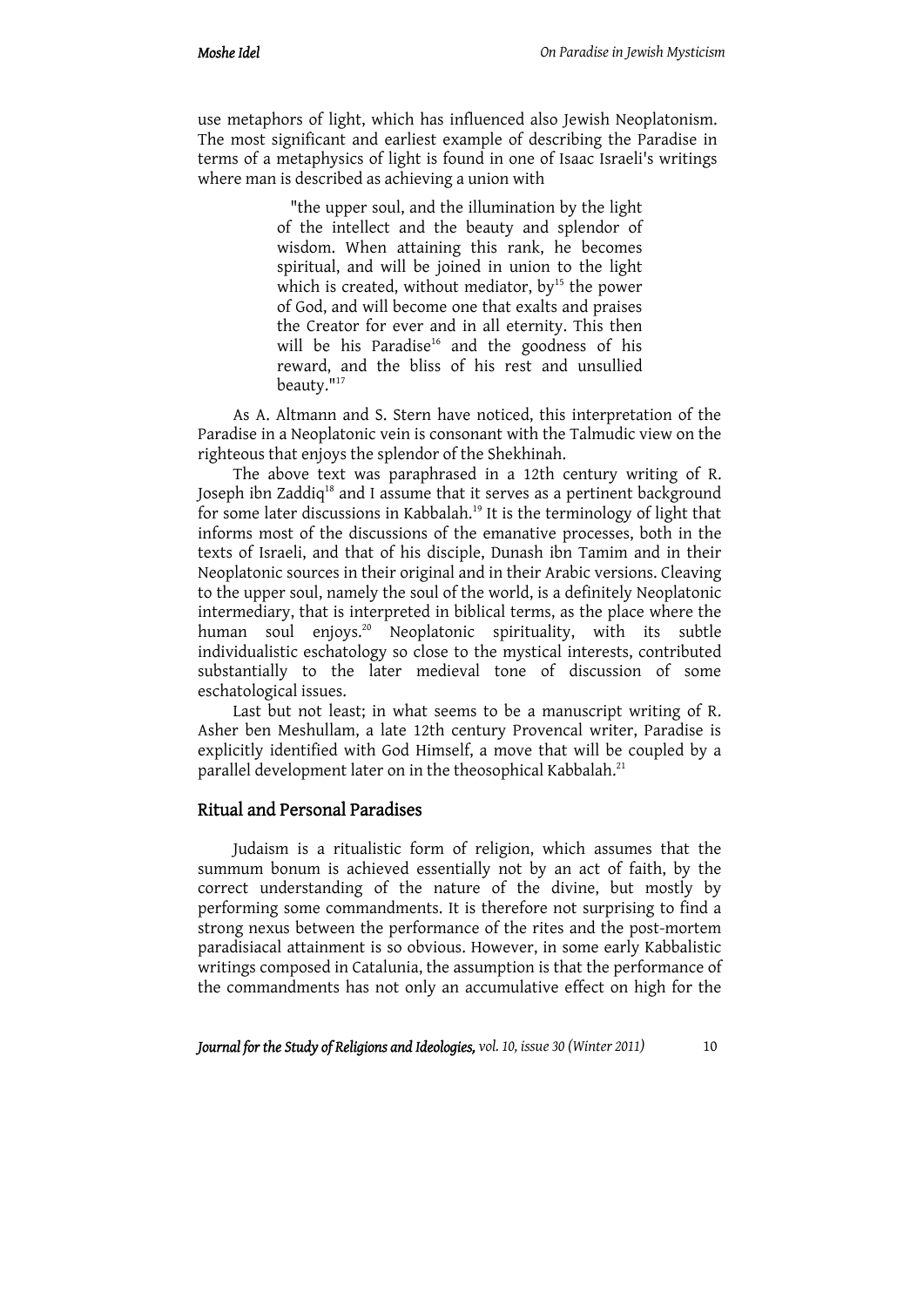fate of the souls of the dead, but also in the very present, when the pious souls are endowed by a light stemming from above, as a retribution for her keeping the commandments. In a highly influential passage, Rabbi Ezra of Gerona writes:

> "'When thou hast eaten and are replete, then thou shall bless the Lord thy God'  $22$  And the [meaning of the] blessing on the commandments is that when someone performs the commandments he has to bless his Creator for the holiness which he hallowed us by the means of the commandments. The performance of a mitzwah is the light of life. One who acts below maintains and sustains $23$  its power<sup>24</sup> [on high] as it is said:<sup>25</sup> 'The commandment is a candle but the Torah is light' and he walks in the ways of light, and he does not depart from it, and he is immersed in it. When the soul is detached from the body, that light draws the soul, being like a magnet to that soul, as it is written:<sup>26</sup> 'He has distributed freely, he has given to the poor, his righteousness endures for ever', because that divine manifestation draws her as it is written<sup>27</sup> 'his horn shall be exalted with honor' namely the splendor of the soul ascends and stands in a supernal and intimate place, within the glory of the Blessed Holy One."28

The last part of the quote deals quite plausibly with the souls that become part of the divine glory, in a manner reminiscent of visions of the Paradise in some forms of Jewish and Christian traditions<sup>29</sup>. However, the post-mortem attainment is, in fact only the last conclusion of a path that starts with the very act of performing a commandment, which ensures the descent of a light upon the soul. The soul's immersion in this light is the immediate repercussion of the religious deed. I am not sure if, indeed, this immersion in the ways of light is an anticipated Paradise, and thus we are allowed to introduce the concept of an actual Paradise while the pious man is alive. However, this is conclusion drawn by a late 13th century Catalan Kabbalist, R. Bahya ben Asher, who states that

> "the telling of the commandments $30$  in the Pentateuch is a sign of the Paradise of the souls because the commandment is a light, and light is a magnet for the soul<sup>31</sup> ... when she [the soul] performs the commandments, the light of the commandment dwells upon her, and this is the Garden of Eden of the souls... everyone who performs the commandment on the low, he cleaves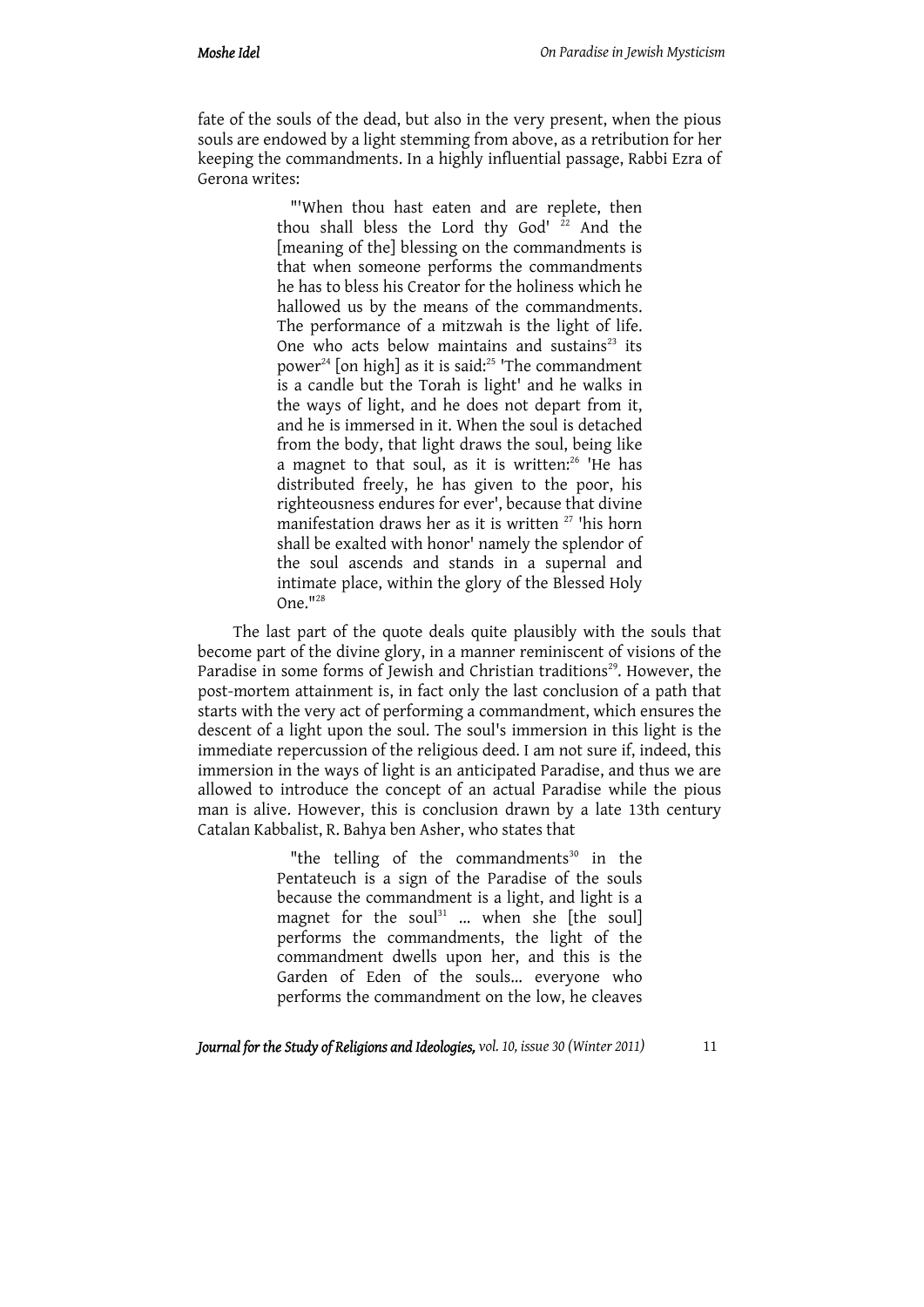to its source on high... and when he will separate himself from matter the light of the commandment will enwrap his soul and it is her radiance, her splendor and her Garden of Eden."32

Both Kabbalists do not postpone the retribution of the soul to an indefinite future alone; either approached in paradisical terms of not, the retribution takes place here below, in addition to the future beatific experience after death. Unlike other forms of dealing with the nexus between commandments and Paradise, which assumed that each commandment creates a part of an eschatological garment waiting for the pious in the Paradise<sup>33</sup> I understand the second quote as speaking in its first part about an instantaneous Paradise, realized as soon as someone performs the commandments, though in the second part it deals with the supernal Paradise after death. According to the two Catalan Kabbalists, there is no need for a Kabbalistic intention to accompany the performance, or of any form of Kabbalistic knowledge, in order to deserve the light; this is an automatic retribution. Therefore, the paradisical attainment is inherent in the very structure of the ritual act, a view that opens the Paradise not only to the expert Kabbalists, but also to everyone who keeps the commandments.

Let me emphasize an interesting moment of these discussions: the souls in Paradise, and even the bodies there, are wrapped by the light of the commandment; the garment is a crucial attainment, which is conspicuously reminiscent of the Midrashic ideas regarding the garment of splendor the first couple enjoyed while in Paradise, and which was lost after the sin.34 The paradisical state is therefore not an Edenic nude, but it is represented by a luminous garment. Performance of commandmentsis therefore a tool to regain the lost splendorous clothes, though this is not a retrieval of a specific garde robe, but a waving of new clothes.

# Cultivating the Garden; On Paradise and Kabbalistic Theurgy

Since the biblical episode dealing with God's planting the Garden, His horticular experience was conceptualized in various manners.<sup>35</sup> A Midrashic text, preserved in Genesis Rabba' supplies an interesting hint at the importance of mythic and cosmic trees in ancient Judaism, and the way of their plantation<sup>36</sup>:

> "And the Lord God planted a garden eastward in Eden.'37 This corresponds to the verse: 'The trees of the Lord have their fill; the cedars of Lebanon which he has planted.<sup>138</sup> R. Hanina said: 'they were like the horns of the locusts, and the Holy One, Blessed be He, uprooted them, and transplanted them into the Garden of Eden."39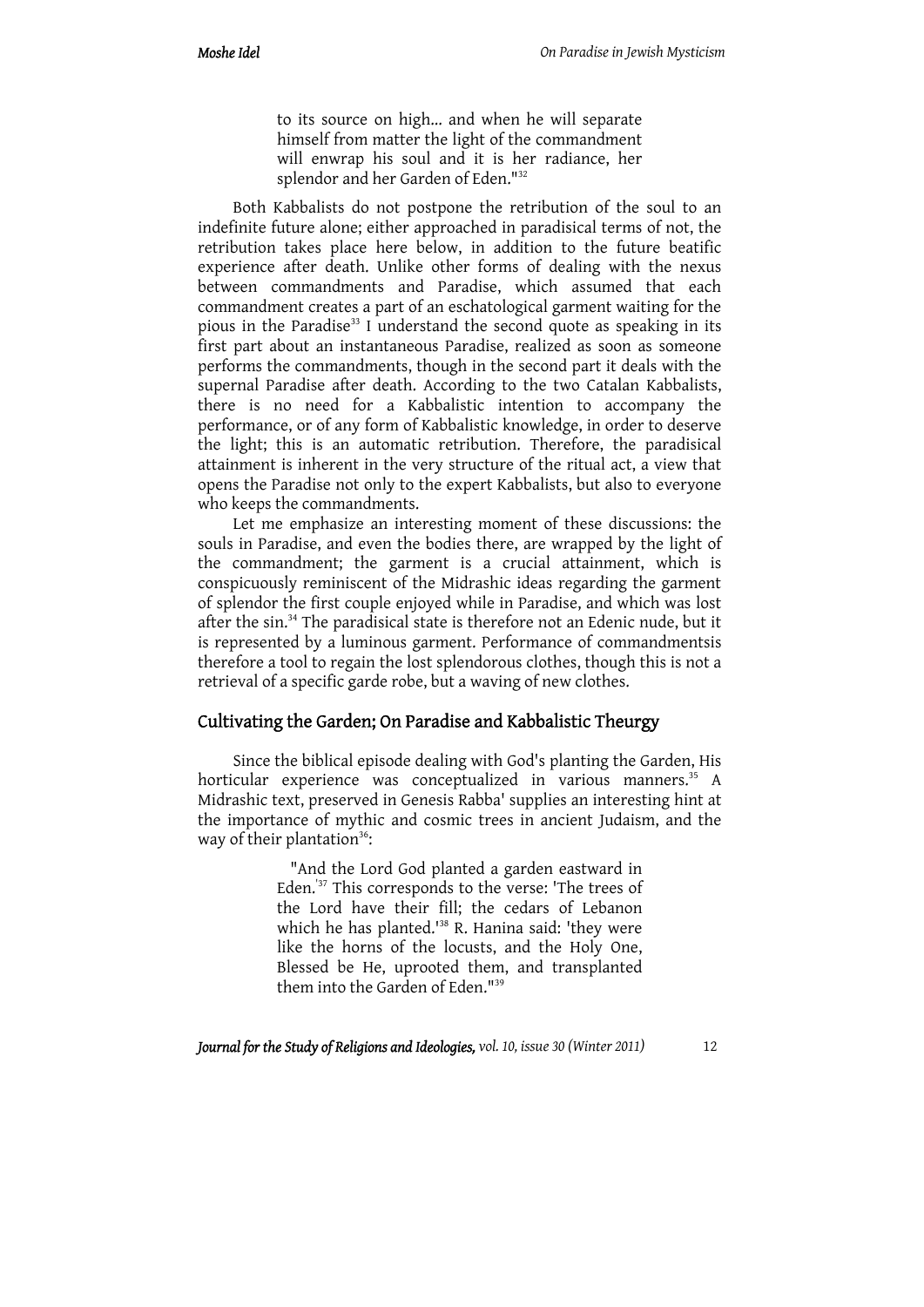An outstanding fact for the understanding of the earlier stages of theosophical Kabbalah is the imagery of a garden in general, that is recurrent in the earliest documents; The book of Bahir is replete with themes connected to horticular images. In the Geronese Kabbalah, the process of emanation, especially its earliest phase is described by images stemming from the Biblical description of the Paradise. So, for example, R. Ezra of Gerone describes the first stages in the emanative process, namely the emergence of the sefirot from their hidden mode of existence to a more manifest state, that which is connected to the creation of the world, as the uprooting of the trees small as 'horns of the locusts' from their original locus and their transplantation into the Garden of Eden, plausibly a symbol for the sefirah of Hokhmah.<sup>40</sup> Thus, Paradise was conceived as more than an ideal place existing on a supernal plane; it is also a symbol of one of the highest divine manifestations.<sup>41</sup>

The natural tendency of the spiritual entities to ascend to their source is a well-known concept in Neoplatonic thought; this is the reversio, immanent in the essence of things, here applied to the Sefirot. However, the reintegration of rerum ad integrum, which is tantamount with their perfect state, is conceived of here in a rather derogatory way: the 'righteous' a symbol of a Sefirah, is envisioned as taken away - in our context, reabsorbed into its source - because of the presence of evil. It is significant that the evil is connected to human activity, as its antidote is the endeavor to neutralize this tendency by a counteractivity drawing the supernal influx downwards, presumably in order to balance the upward tendency of the Sefirot. I therefore assume that there are two forces acting in the dynamics of the Sefirot: their striving to return to the source after being torn away from there, and the human activity which, when positive, may counteract the ascending movement and, when negative, may contribute to the 'taking away' of the Sefirot. The human interest in maintaining the status quo is easily understandable; only the sefirotic hierarchy can transmit the supernal influx to the lower worlds, and any disturbance in this chain of transmission may have pernicious repercussions on the lower world. Moreover, it was the divine will to uproot the roots of the Sefirot, to plant them in the Garden - namely the lower Sefirot - and to thereby bring about the emergence of the entire sefirotic pleroma. Man and God cooperate in their efforts to sustain an intermediary world which mediates between them; God 'pushes' this structure downwards, while man 'pulls' the influx which counteracts the upwards tendency to return.

In general, many of the theosophical Kabbalists regarded the Paradise as a symbol for the unified world of the sefirot, `Olam ha-Yihud, whereas the worlds nether than it, the world of separation, `Olam ha-Perud, just as the rivers separates when they flow out of the Paradise. More on this issue we shall see below in our discussion of Gikatilla's Secret of the Cherubim. However, we are concerned here not with the symbolism of the first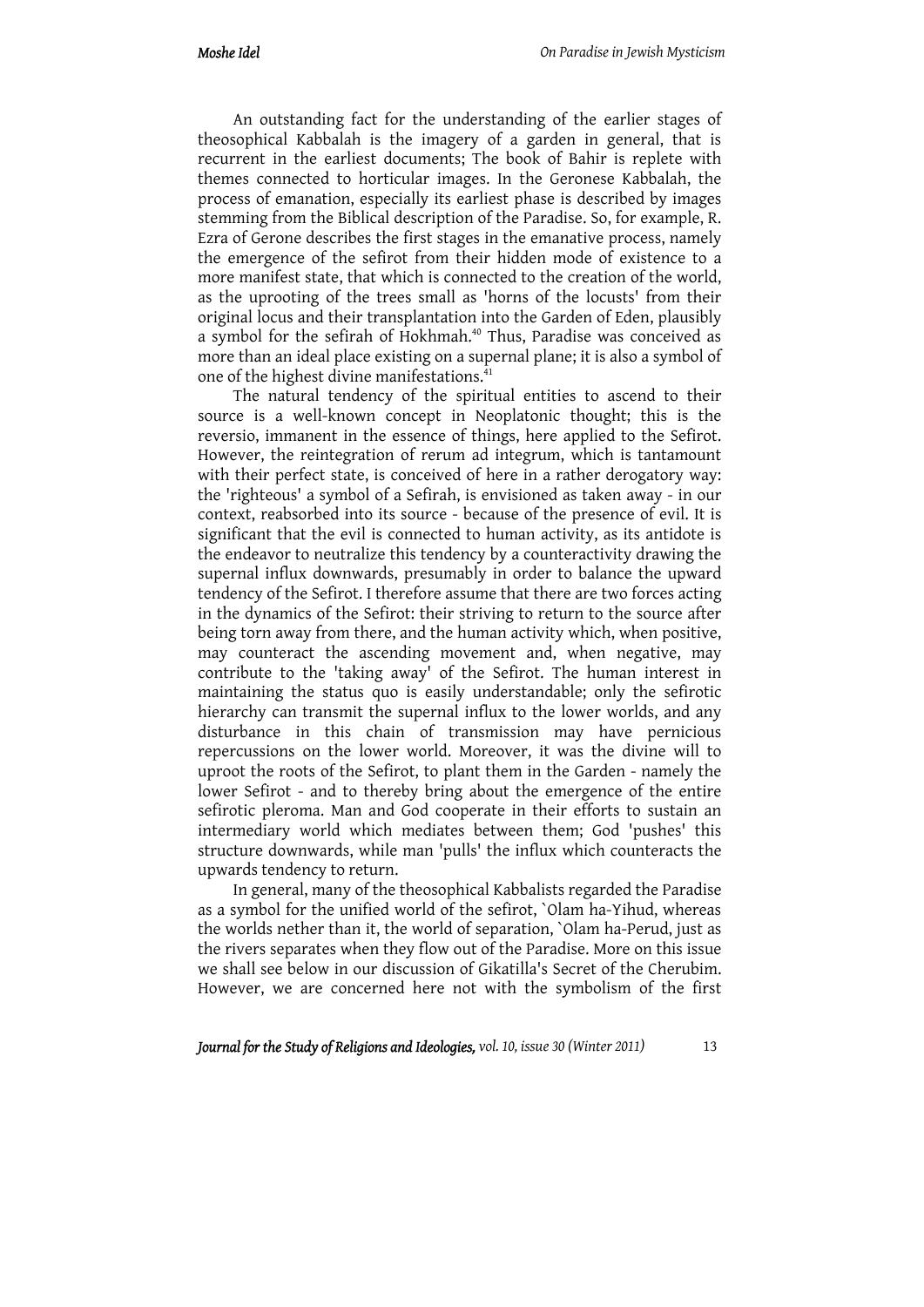processes of emanation but mainly with the vegetarian symbolism of the lower sefirot which are particularly affected by human activity. In one version of his Commentary on the Talmudic 'Aggadot, R. Ezra elaborates on the symbolism of the two trees of the Paradise as part of his interpretation to the Hagigah text about Elisha` 'Aher's belief in two powers:

> "Understand the word 'powers<sup>142</sup> those two which receive their authority from Teshuvah $43$  ... You should know why did Aher say 'two powers' in respect to these two [sefirot] and not the others which are there. And why did they call it 'uprooting the shoots' for turning one thing into two. If you will contemplate the tree of life and the tree of knowledge, you will see that they are here below one, and on high they are two,<sup>44</sup> as it is said: 'And the tree of life is in the middle<sup>45</sup> of the garden'; it is obvious that it was within the garden, as it is said in the Aramaic translation:

> 'in the middle of the garden'. But was not the tree of knowledge also within the garden? If you assert that it is also in [the middle of the garden] is it possible that both are in the middle of the garden? Here below it is written 'We can eat from the fruit of the trees which are in the middle of the garden'. Therefore, the two of them are one but on high they are two and they should not be separated [from each other] and confer to one of them power without the other. Likewise is the  $[*palm*]$  tree<sup>46</sup> see that its column is one, but its foliage is divided between right and left, one of its part being male the other female; and if both the male and female will be planted, the tree will not survive."<sup>47</sup>

As it stands this passage makes sense: it describes the unity between the two trees in the earthy Paradise, but their distinctiveness in to be found only in the sefirotic realm, where they stand for a male and female power. Apparently these sefirot are Gevurah, the tree of knowledge, the feminine power, and Hesed, the tree of life or the male power. Their unity below points to their unity in diversity on high, just as the male and female together are necessary for survival. Despite the fact that we may distinguish between them, we shall not separate them. Separating the two sefirot above is tantamount, in the virtue of the parable of the palm date, to destruction.

Therefore, the sin of Aher consists not in a misguided experience, or a false theological misunderstanding, but in committing an act which has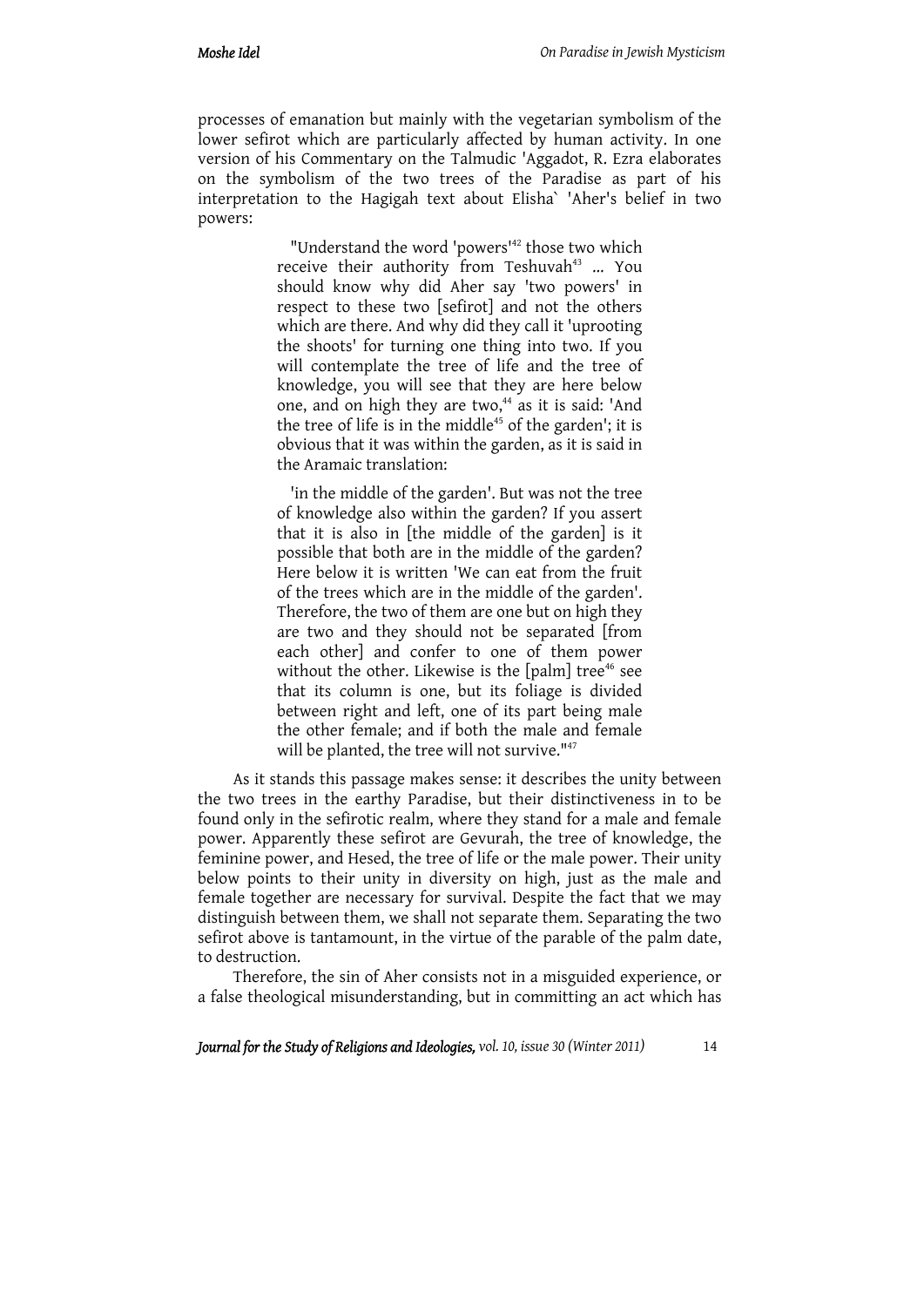deadly implications on the high. Like Adam in the Midrash - though this is not explicated in the text - he separates and thereby he produces death. However, the separation is between two entities that are on the same level: two trees and male and female: None of them is conceived to be the source of the other, and the very fact that they are separated will affect, so it seems to be implied in the text, both of them in the same measure.

R. Ezra of Gerona<sup>48</sup> states that the gathering of roses mentioned in the Song of Songs refers to emanation and to causing the influx to descend downward. The ancient sages, meaning the authors of Genesis Rabba' who were quoted above, designated the emanation of the highest entities and its revelation by the name uprooting. The recurrence of the motif of planting in Genesis is connected by R. Ezra to the pre-existence of mythical trees of the Lord which, so I suppose, were planted as cedars of Lebanon, outside their natural locus. R. Hanina hints at these two stages when he refers to their pre-existence as 'horns of locusts,' which were uprooted and transplanted in the Garden of Eden. The violent act of uprooting is obvious; the transplantation is understood by the Kabbalist as the act of the forced emergence of the Sefirot out of their hidden preexistence.

Let me adduce now a passage dealing with the theosophy and the theurgy of the Garden of Eden, authored by Rabbi Joseph Gikatilla, in a manuscript treatment entitled The Secret of the Cherubim:

> "The secret of Unity is found until the tenth sefirah of Malkhut, and from Malkhut downward there is the secret of separation and the secret of the 'river that goes out of `Eden to water the Garden, and from there it separates and becomes four heads. And from `Eden to the Garden there is the secret of Unity and everything is done by the river that waters the garden-beds of the garden from the emanation from `Eden. Happy is he who knows to unify the branches of the Garden to the river, and the river to the `Eden, then everything becomes a true and perfect union because of him, and behold he is repairing all the pipes and draws the supernal waters throughout the pipes to all the garden-beds and waters the mountains.. and on this man it is said 'and the righteous is the foundation of the world<sup>149</sup> ... and by him the sefirot were unified and the supernal waters were drawn and running through the pipes of the [divine] will50 through the channels and water all the garden-beds of the Garden and all the worlds were blessed by him... and because Abraham was keeping the guard of God and drew the blessings through the pipes and the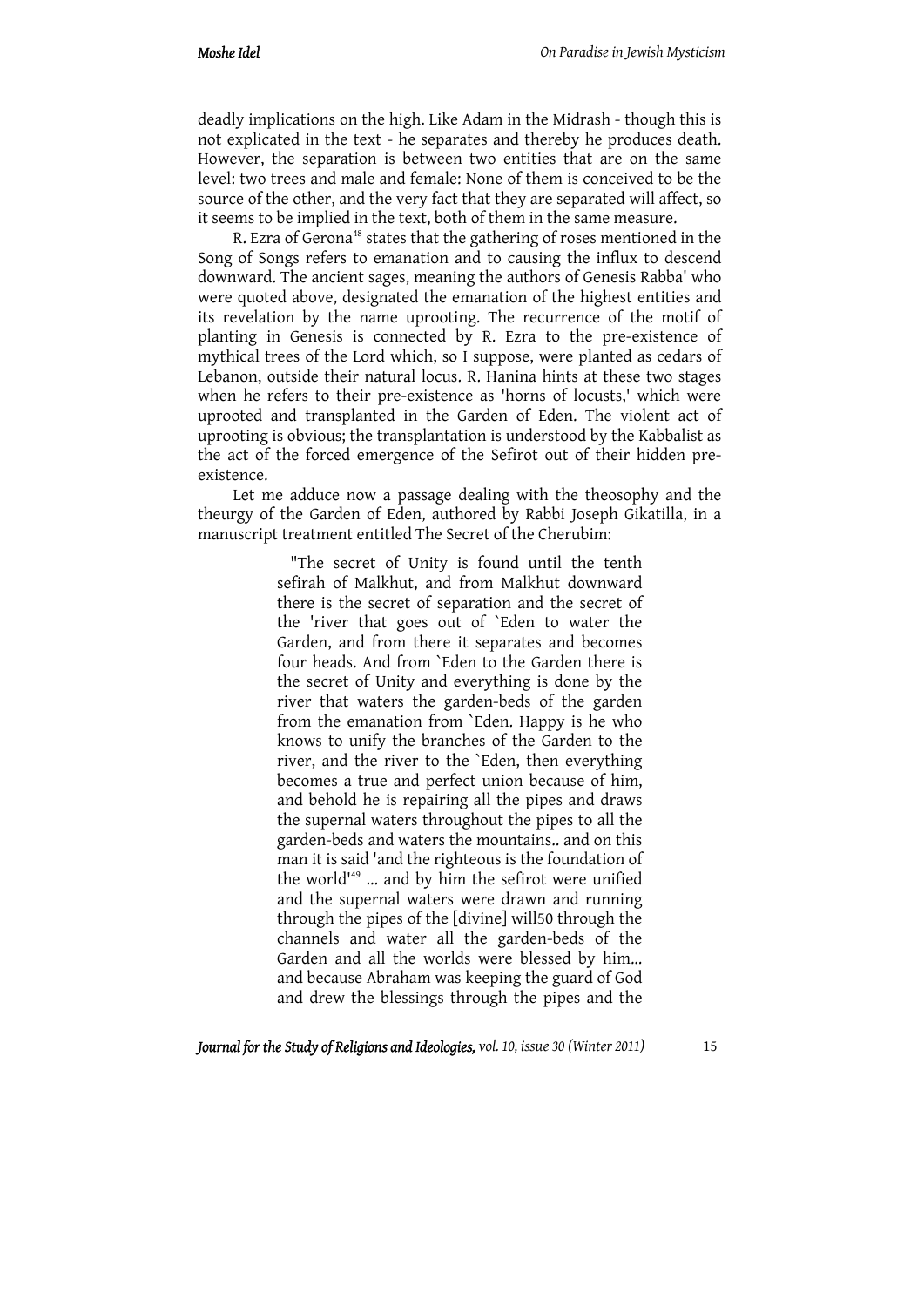channels from the `Eden, which is the [sefirah of] Keter, until the Garden, which is Malkhut, then all the worlds were nourished by all the blessings in the world."<sup>51</sup>

The righteous is therefore the keeper of the Garden as we learn also from another passage from the same treatise

> "When a righteous who knows how to unify the true unity is found in the world, and he unifies the branches with the root and waters the garden-beds of the Garden, by $52$  him all the worlds are blessed and nourished ... and all this is connected to the man who knows the secret of Malkhut until Keter, and all that is lower than Malkhut is receiving blessing and influx and maintenance each and everyone according to its species and its way. And this is the secret of [the verse] 'Or let him take hold of my strength, that he may make peace with Me<sup>153</sup>.<sup>1154</sup>

The entire sefirotic realm is symbolized by the Garden and the Eden, which stand, respectively, for the last and first sefirah. In other words, Gan `Eden is the symbol of the divine pleroma. The righteous man is conceived as the connoisseur, that knows the secret of the Paradise, its pipes and channels, and also knows how to unify all its components and by ensuring unity, he also creates the sine qua non condition for the the circulation of energy within the divine system, and from there onto the lower worlds. The repair of the divine pleroma is the quintessence of the religious obligation of the righteous, who is described both as the foundation of the world and someone who strengthens the divine system. As it is pointed out in the above quotes implicitly – by the very resort to the terms righteous, and his 'guard' - and more explicitly elsewhere in the same treatise, the regulation of the circuit within the intradivine and extradivine realms depends upon the performance of the commandments. They are the main modi operandi of the theurgical Kabbalist. In fact, Gikatilla points to two forms of theurgical operations: one is unification of the lower divine powers to the higher, ensuring a union within the pleroma; then another activity takes place: the descent, or the drawing down of the divine flow from the higher to the lower planes. By filling the last sefirah, an overflow will enrich the infra-divine realms.

The preceding conceptions may be summarized as versions of theosophical-theurgical expansions of the Biblical account of Paradise: God planted it and He commanded Adam to keep it.

Moreover, the ancient description of Jewish esotericism employs the term Pardes - a garden - as a designation for esoteric speculations, and 'the cutting of the branches' as a designation for heresy. Accordingly, the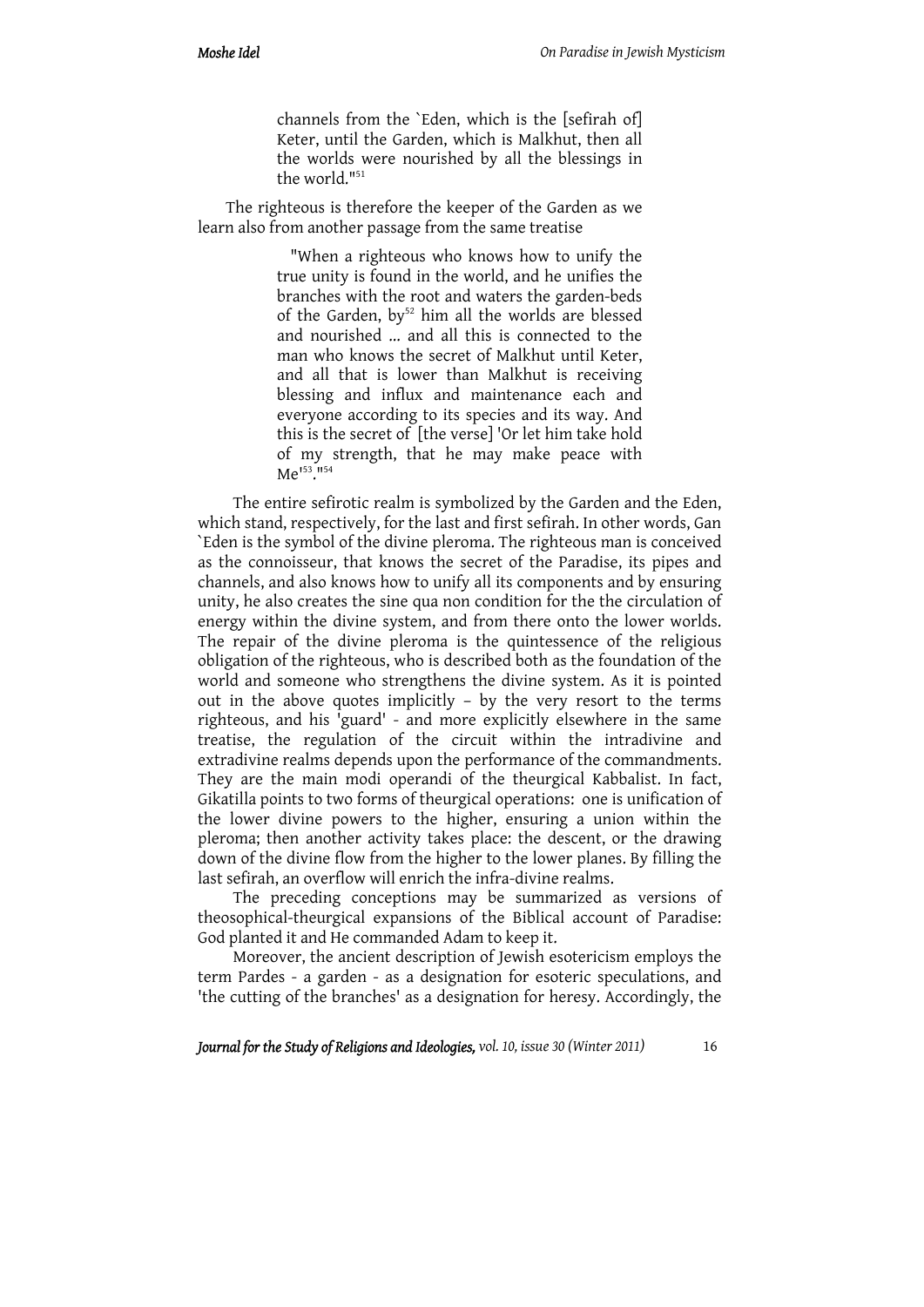preceding Kabbalistic theosophies can be conceived as an elaborate interpretation of the esoteric significance of the Paradise-account and the theurgical role of human activity. The perfect activity is the maintenance of the sefirotic pleroma in its state oriented towards the world, as in the Talmudic-Midrashic views surveyed elsewhere.<sup>55</sup> This activity maintains the Ma`aseh Bereshit - a symbol of the Sefirot - in its 'exteriorized' state, not allowing it to be reabsorbed into the inmost part of Divinity.

Theurgical Kabbalah is thus conceived as the real maintenance of the divine Garden, as Adam was commanded to do by God. This cultivation of the Garden is an active and ongoing activity, rather than a desire to return to, or attainment of, an anthropological primordial state. The theosophical Paradise aspires not a sublime psychological experience, as the ecstatic Kabbalah would assume, as we shall see in more details in the next paragraph, but a dynamic and ongoing effort to maintain this world in the best status quo.

This is not a 'nostalgia for Paradise,' as finding "oneself always and without effort in the Center of the World, at the heart of reality" is the core of the theosophical Paradise, but the effort to construct it continuously and actively.

By attempting to induce an harmonious relationship between the components in the Garden, the righteous is not imitating Adam, who is the sinner described in Midrash as someone who has cut the branches, but strives to counteracts the pernicious effects of his acts. The commandments, unknown to Adam, are post-Edenic tools revealed in order to repair the disruption within the divine pleroma. From this point of view, theurgy is a non-escapistic form of religion, that takes responsibility for the status of the divine powers and their energetic balance. The theurgical Kabbalist does not imitate Adam, as he does not imitate God, by resorting to the commandments in a theurgical manner. This is not a periodical reactualization of the paradisical order, as Eliade envisions the nostalgia for Paradise,<sup>56</sup> but a continuous effort to sustain the pleroma in its harmonious state. I emphasize the non-periodical aspect of Kabbalistic theurgy, because the stress Eliade has put on the periodical and festive aspects, namely some annual moments of intrusion of the sacred within the secular, in his vision of religion. Thus, though this scholar assumes the momentary recuperation of the primordial, this is not a daily enterprise.

However, like the archaic man in Eliade's description, the theurgical Kabbalist is conceiving himself not in escapistic terms, which avoid activity, but as taking responsibility on the cosmic plan.<sup>57</sup>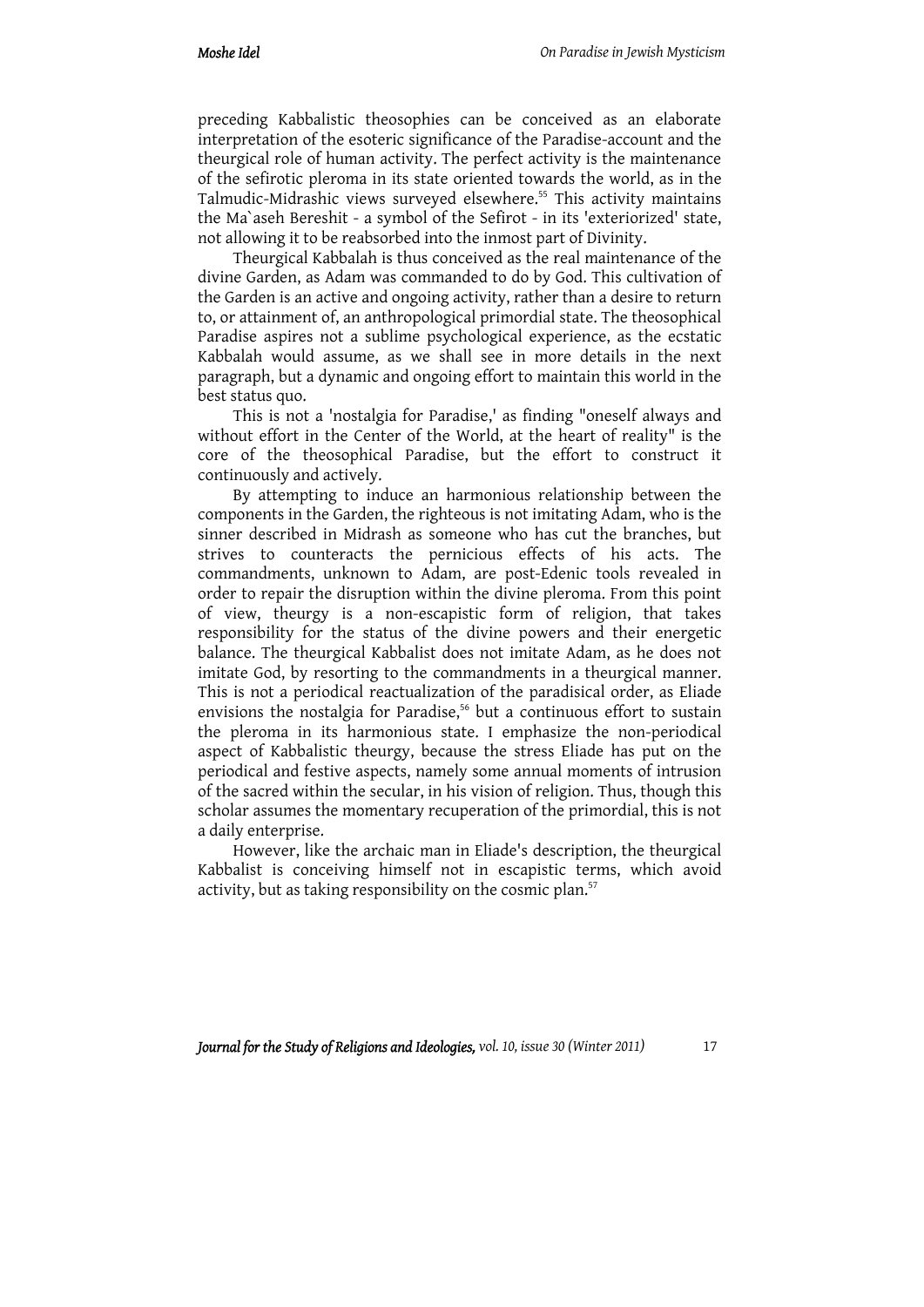#### Paradise in Ecstatic Kabbalah

The mysterious figure who was the teacher of the founder of ecstatic Kabbalah, a middle 13th century Rabbi Barukh Togarmi, addressed the issue of Paradise in a concise manner, characteristic of the following elaborations in this school. In the short and, as we shall see immediately, enigmatic Commentary on Sefer Yetzirah, the phrase Garden of Eden occurs twice;

> "The incantation of the language is the secret of the Garden of Eden, known from the three meals, 26, 65, and 86, incumbent upon the individual to eat on Sabbath, [during] day and night."58

This compact passage is based upon a gematria, namely on the affinities between the numerical values of the different phrases constituting this quote. The basic figure is 177, which is the gematria of Gan `Eden on one hand, and the three divine names, the Tetragrammaton, 'Adonai and 'Elohim, on the other; This is also the case of the phrase 'Day and night' - Yomam va-laylah. Moreover, according to a certain way of calculation the phrase 'three meals' shalosh se`udot amounts to 1176, which was understood as 176+1=177, while the phrase hashba`at ha-lashon is 1178, when understood as follows: 1178=178-1=117.<sup>59</sup> What are the conceptual relations between the different elements which are connected with each other by the numerical calculations? The incantation of language is related to the three divine names, this figure pointing to the three meals the Rabbis claimed that should be ritualistically eaten during the day of Sabbath.<sup>60</sup> These three names are available, just as is the possibility to eat the three meals. Thus, the mentioning the Garden of Eden has to do with an experience which is on the one side magical, on the other ritualistic. In other words, the term Paradise is connected to linguistic activities, the incantation and the three divine names, and to the performative ritual of keeping the Sabbath.

The linguistic aspect of Paradise is reinforced in another short discussion, where the "secret of the Garden of `Eden' be-sod gan `eden, is described as numerically tantamount to the biblical phrase be-`av `anan $^{61}$ , an expression that was understood as dealing with the divine name of 72 letters, one of the most important names in the mystical technique of Abulafia. $62$ 

Another version of the first passage is found in Rabbi Joseph Gikatilla's classic Ginnat 'Egoz where he argues that "The three names, whose secrets are 26, 86 and 65, are the secret of the stages of the intellectual degrees, and are called by the general name of Garden of Eden, for by means of their grasp one enters the Garden of Eden while alive."63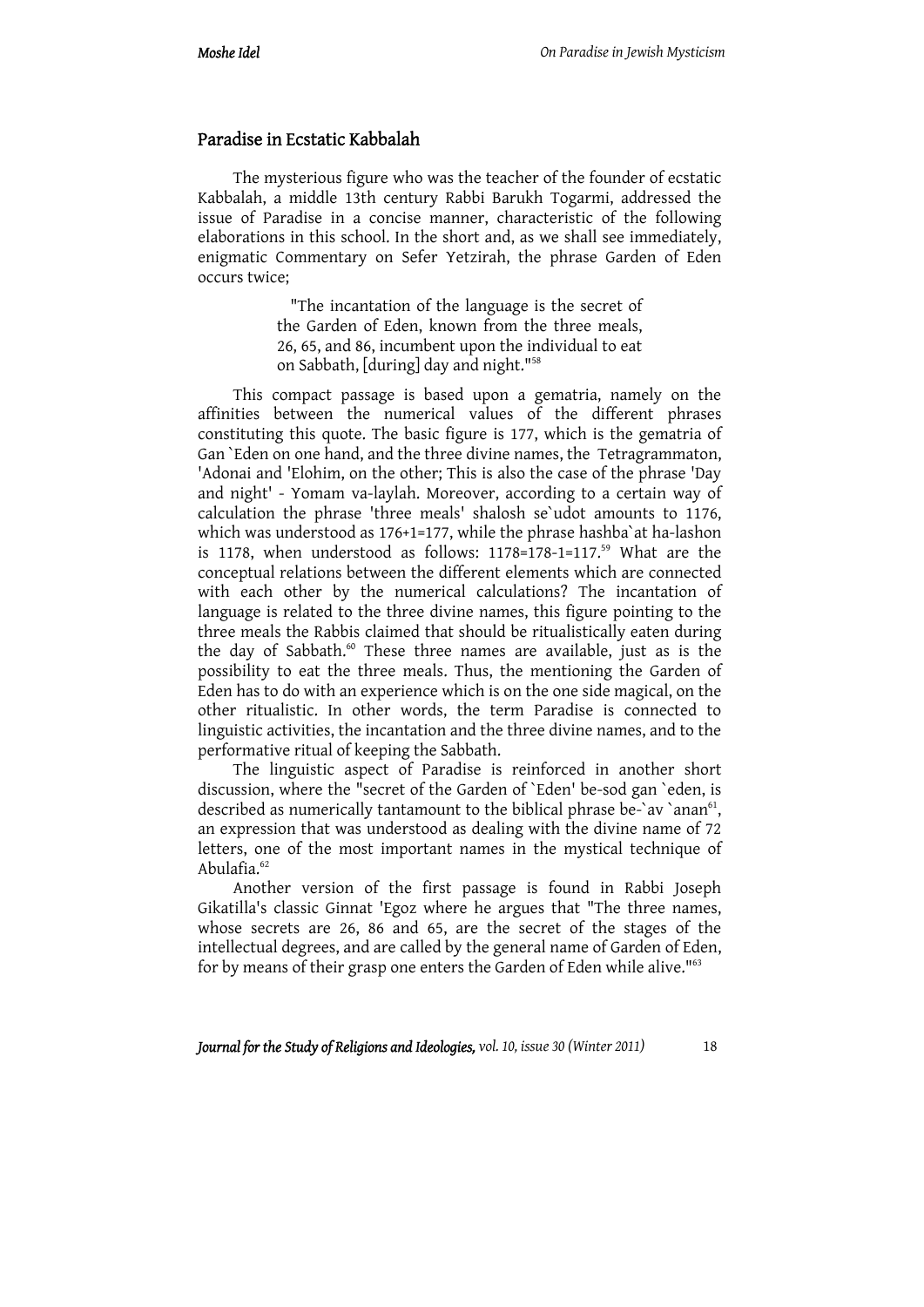It is hard to know whether the additional elements of this passage are Gikatilla's inventions or explications of Togarmi's dense passage. In any case, here it is an intellectual experience that is meant, one which allows someone to enter Paradise alive.

This is an intellectual Paradise, obtained while alive by means of a linguistic activity - the three divine names<sup>64</sup> The three divine names stand here, implicitly, for the three meals, which constitute the intellectual ladder, which is tantamount to Paradise. Thus, Paradise is not a place, neither an experience which comes after the three names or meals, but is identical to them. In fact, the title of this book means "The Garden of the Walnut" a phrase that is interpreted in the opening poem as pointing to a garden where there is a tree of life and one of knowledge, thus a Paradise.

Therefore, in addition to a magical and a ritualistic, there is also an intellectual activity, that is tantamount to Paradise. Nothing in this book hints that this intellectual experience is utopian, difficult or is merely a matter of nostalgia.<sup>65</sup>

Consequently, there are three ways of attaining Paradise while alive: the ritualistic, the magical-linguistic and the intellectual.

In a series of Kabbalistic writings, composed by Abraham Abulafia, the founder of ecstatic Kabbalah, many of the elements found in the two texts mentioned above recur, in a much more elaborated version. Again, it is difficult to assess what is new in these elaborations, and what is an explication. Abulafia was quite an original thinker, capable to invent the most bizarre ideas under the garb of numerical calculations. Let me adduce some of his treatment of the Garden of Eden, which continue the thread of the earlier discussions:

> "The Garden of Eden and Geheinna differ from each other, and ve-dam, which is ha-Adam is preponderating between them and this decision is in accordance to the language... and the secret ... of three special names hinted at ... is an allusion... and so also the secret of the Garden of Eden, three degrees,<sup>66</sup> three meals, three names, according to which the Gadan Na`, $67$  which is a vapor in a cloud,<sup>68</sup> and it is a subtle matter<sup>69</sup> ... day and night."70

The paradoxical context of the discussion of Paradise, mentioned here together with the Geheinna, will be discussed below in more details. Otherwise, Abulafia repeated most of the themes already hinted at earlier: language, meals, names, degrees, day and night.

However, what seems to be crucial in Abulafia's system is not only an exhibition of mathematical agility; he was much more concerned with forms of ecstatic experiences, which may be achieved now.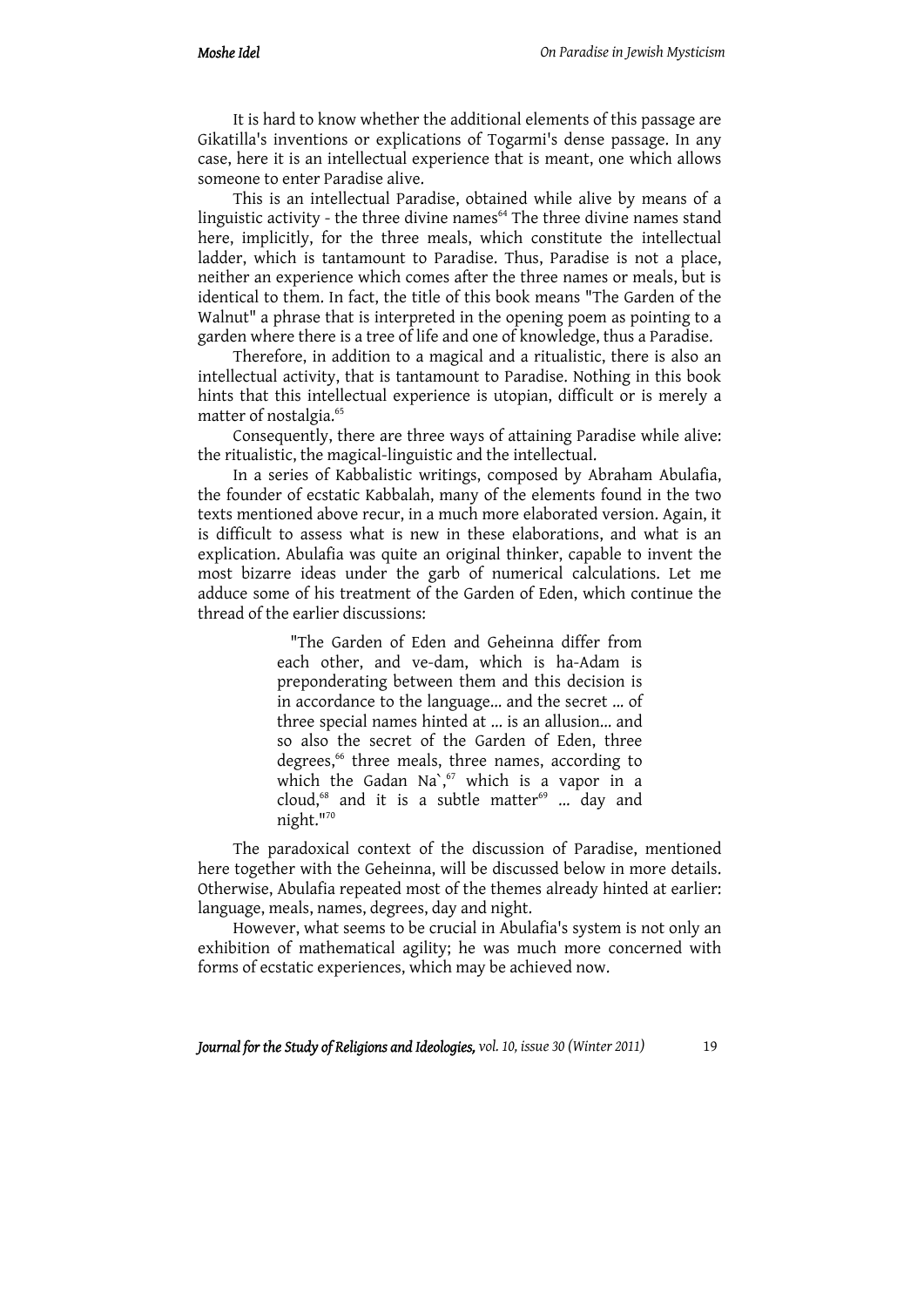Indeed, one of his most important handbooks, which describes a technique to reach such an experience, is entitled Hayyei ha-`Olam ha-Ba', the 'Life of the World to Come' namely the description of the technique leading to a beatific experience, to be achieved while alive. This book has little to do with post-mortem visions but with those to be enjoyed in this world. In the introduction to this book he writes:

> "The intention of all these sacred names is to apprehend<sup>71</sup> the three degrees, designated in our tradition as three meals, known from the secret of ha-Yom, ha-Yom, ha-Yom, as it is said<sup>72</sup> 'Gather it today for today is a Sabbath of the Lord. Today you will not find it in the field'. And the secret of the Manna is the secret of the descending water $73$  and the descending dew<sup>74</sup>.<sup>1175</sup>

For Abulafia, the mentioning of the divine names is, by no means, an exegetical issue, provoked by the accidental numerical equation to Gan `Eden; the divine names are the techniques to reach a prophetic experience, and this search and the confidence in the possibility of its attainment constitute the core of Abulafia's book. Paradise is therefore, not only an important term, whose connotation adds a lustre on the discussion, but the term for the highest religious experience, which should be achieved now. Abulafia's insistence on the term ha-Yom, today, has to do with the feeling of emergency, that is characteristic of his mystical system.76 Indeed, as an analysis of the occurrences of the term 'to-day' shows, in the ecstatic Kabbalist's writings it stands not for the transient but for the ever present and enduring experiences.<sup>77</sup>

The various versions of the relation between the three divine names are linguistically oriented. The intellectual aspects were not discussed above though they appear in many other Abulafian texts. However, a philosophical tradition different from the Neoplatonic one analyzed above, has nourished some other important discussions in Abulafia's texts. According to Maimonides, the Talmudic concept of Pardes, orchard which produced the terms Paradise, was identified with the Aristotelian concept of metaphysics, understood as theology, Hokhmat ha-'Elohut.<sup>78</sup> In an illuminating remark Berman points to a connection between Paradise and Pardes; "Paradise (gan `eden, pardes) is identical with theoretical speculation".<sup>79</sup> This important, but unfortunately brief remark is worthwhile of a more comprehensive investigation. The theoretical speculation mentioned by Berman are not specified, beyond his own hint at the Pardes, which stands, in Maimonides' earlier terminology, for the Account of Creation and that of the Chariot, namely issue related to Aristotelian physics and metaphysics. Though I am confident that Berman is correct, his hint as to the nature of the speculations is, unfortunately, not corroborated by explicit statements of Maimonides himself; I am not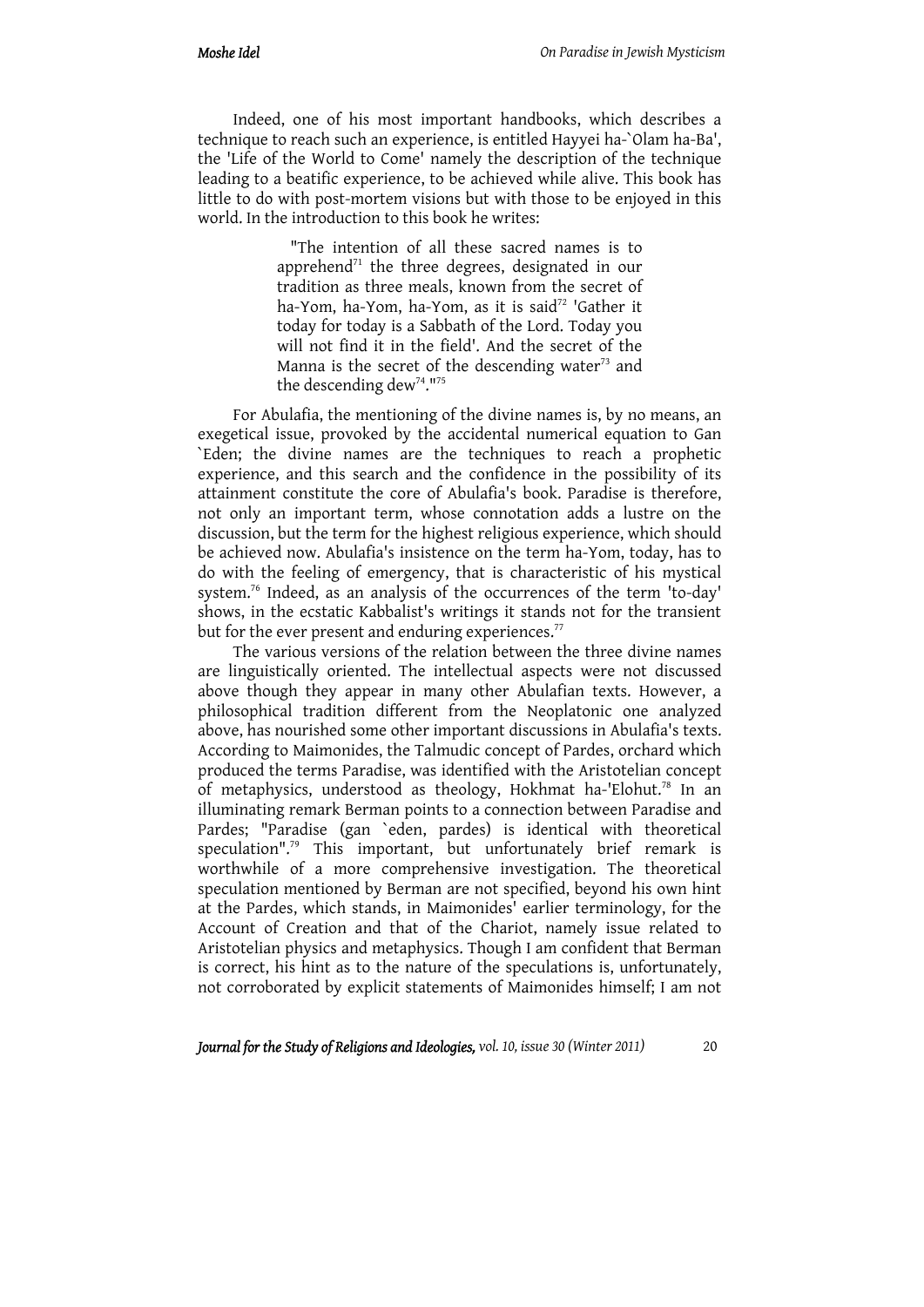aware of an explicit affinity between Adam's perfect intellection and topics related to the Pardes legend, in Maimonides' Guide. Thus it is necessary to resort to indirect confirmations of possible relations between Pardes and Paradise in Maimonides' specific conceptual approach. A follower of Maimonides' thought explicated the nexus noticed by Berman; a generation after Maimonides' death, we read in rabbi Jacob Anatoli,

> "It seems to me that the view of the sages, blessed be their memory, was that the Paradise is a name designating all the sciences<sup>80</sup> and it was called in their nomenclature Pardes, as it is said "four [sages] entered the Pardes".<sup>81</sup>

In Abulafia's writings, the nexus between Paradise, Pardes, theology and metaphysics is even more conspicuous.<sup>82</sup> Abulafia approaches the Pardes-story, dealing with ancient Jewish masters, as if it is applicable to contemporaries, without leaving the impression that the Pardes story is the patrimony of the past. With him, like with Maimonides, the Pardes is related to metaphysics:

> "You know what happened to the four sages of Israel, as it was said on them: Four entered the Pardes, which is a name for the divine science $83$ which is from the existence of the delight $84$  and so did the gentiles call the Garden of Eden, Paradiso, whose meaning is self-evident, that is a place of delight. It means that everything that someone desires to attain and he attains it, he remains some time with this attainment and [then] he is disgusted by it. This happens to everything that has some deficiency."85

Entering the Pardes implies two forms of experiences: a positive one, of delight and one of disgust. Pardes, just as in the ancient versions of the story in rabbinic and Heikhalot literatures, may culminate in either a positive or a negative experience. The positive one, is designated here as Gan `Eden and Paradiso. Dealing with theology, which means an experiential meeting with God<sup>86</sup> is a matter of delight. The experience of the Pardes is interpreted by Abulafia as an everlasting experience. Whereas in the case of other attainments the delight is only temporary and it turns, ultimately, into disgust, in the case of the Paradise, namely metaphysics, the delight is constant and uninterrupted. The knowledge of reality, of the nature of existence, is the quintessence of the Pardes experience and Abulafia is relatively faithfully following Maimonides' conception of metaphysics. However, in contrast to the great eagle, Abulafia does not include in this definition of the Pardes here the Aristotelian physics. Likewise, the emphasis on delight in connection to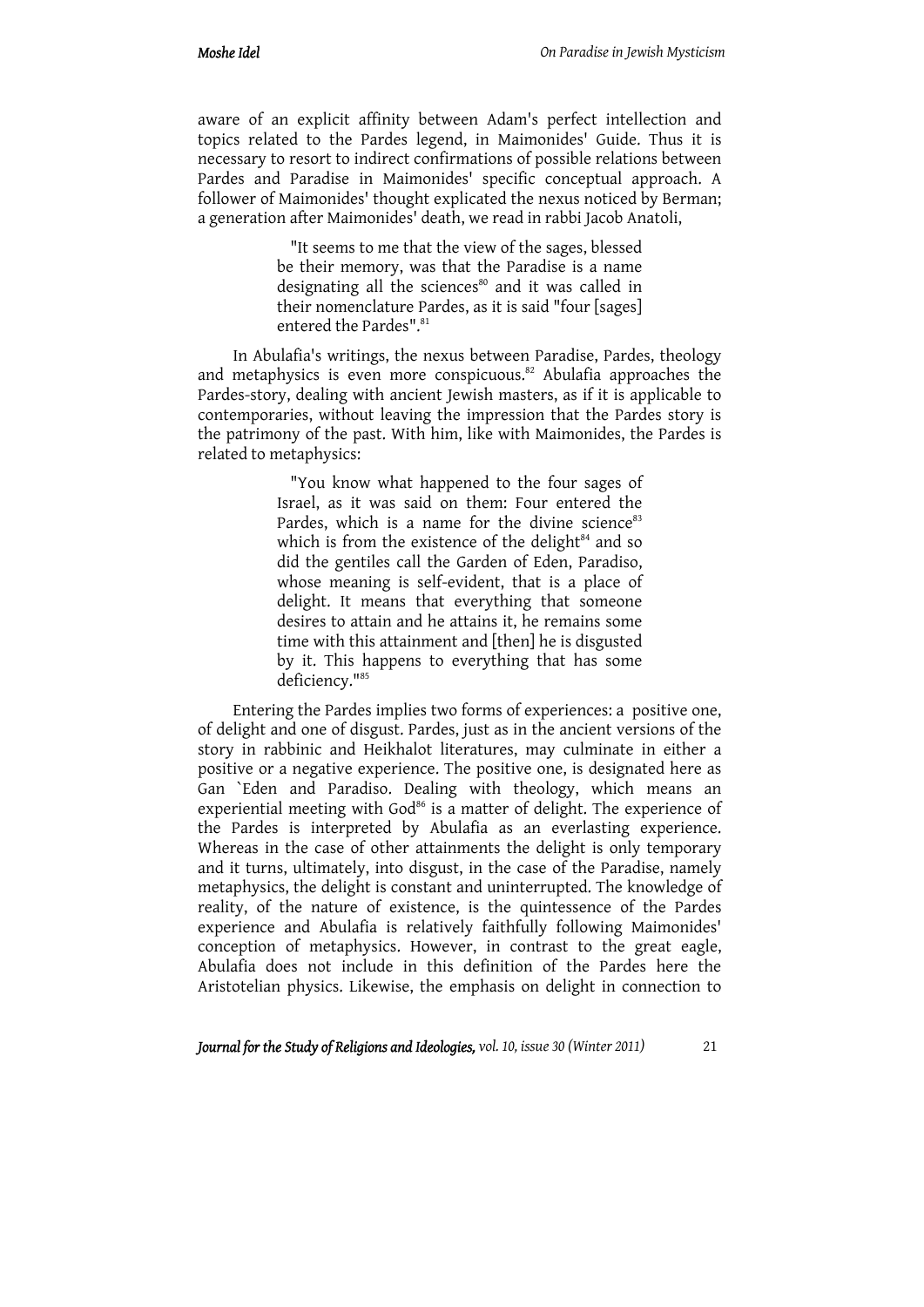the act of cognition related to metaphysics is characteristic to his vision of the mystical experience as culminating in delight,<sup>87</sup> a topic which would not have delighted Maimonides himself. The mention of the feeling of delight may be regarded as related to actual experiences of Abulafia, for whom the Pardes might represent not only an authoritative legend but also an expression of his own experience, just as it happened in the cases of his followers.

Here, as in one of the earlier discussions, Sapientia – Hungarian University of Transylvania Paradise is to be understood as part of a broader context, which includes also the opposite theme of Geheinna, just as delight and disgust are mentioned here together. In an even more radical manner it is found in another treatise of Abulafia's:

> "The account of Creation and the account of the Chariot are like male and female and so is 'Eretz,<sup>89</sup> Gan `Eden and Geheinna, that are two attributes, that God, blessed be He, rules over reality by their means. One of them is called the seat of Glory, the other the angel of death. And behold, at the end of time, the Shekhinah will dwell onto Israel... and redemption will start."90

It should be emphasized that despite the eschatological color of this passage, I have my doubts if indeed the Paradise is to be connected to an Endzeit is the strict sense of the word. The end of time, `et qetz, indeed has this meaning in the Bible; however, in Abulafia's writings it often stands for the moment of the spiritual awakening, as he interprets the term qetz as yeqitzah.<sup>91</sup> If this is the case, the Edenic experience is connected not to a date in historical time, but with a moment in human spiritual progress. Likewise, the angel of death in Abulafia has nothing to do with the mythical figure but is a negative inclination in man. Thus, the fluctuation between Paradise and Geheinna has nothing to do with the judgement after death, but with human behavior and decision now. Elsewhere in the same treatise, Abulafia writes:

> "Some of those who entered in the Pardes become perfect, and some of them degenerated, and the secret of Pardes is, from one aspect Gan `Eden and from another side it is Geheinna, and Shemad,<sup>92</sup> and you should known that Gan `Eden and Geheinna are indubitably on Earth."93

Therefore, both Paradise and Hell are on earth, and they point not only to divine modes of action, but also to two ways someone chooses to behave. This dialectical vision of the Paradise is inherited from some succinct remarks found in Rabbi Barukh Togarmi's Commentary on Sefer Yetzirah. The topic of the Garden of Eden is presented as pointing to two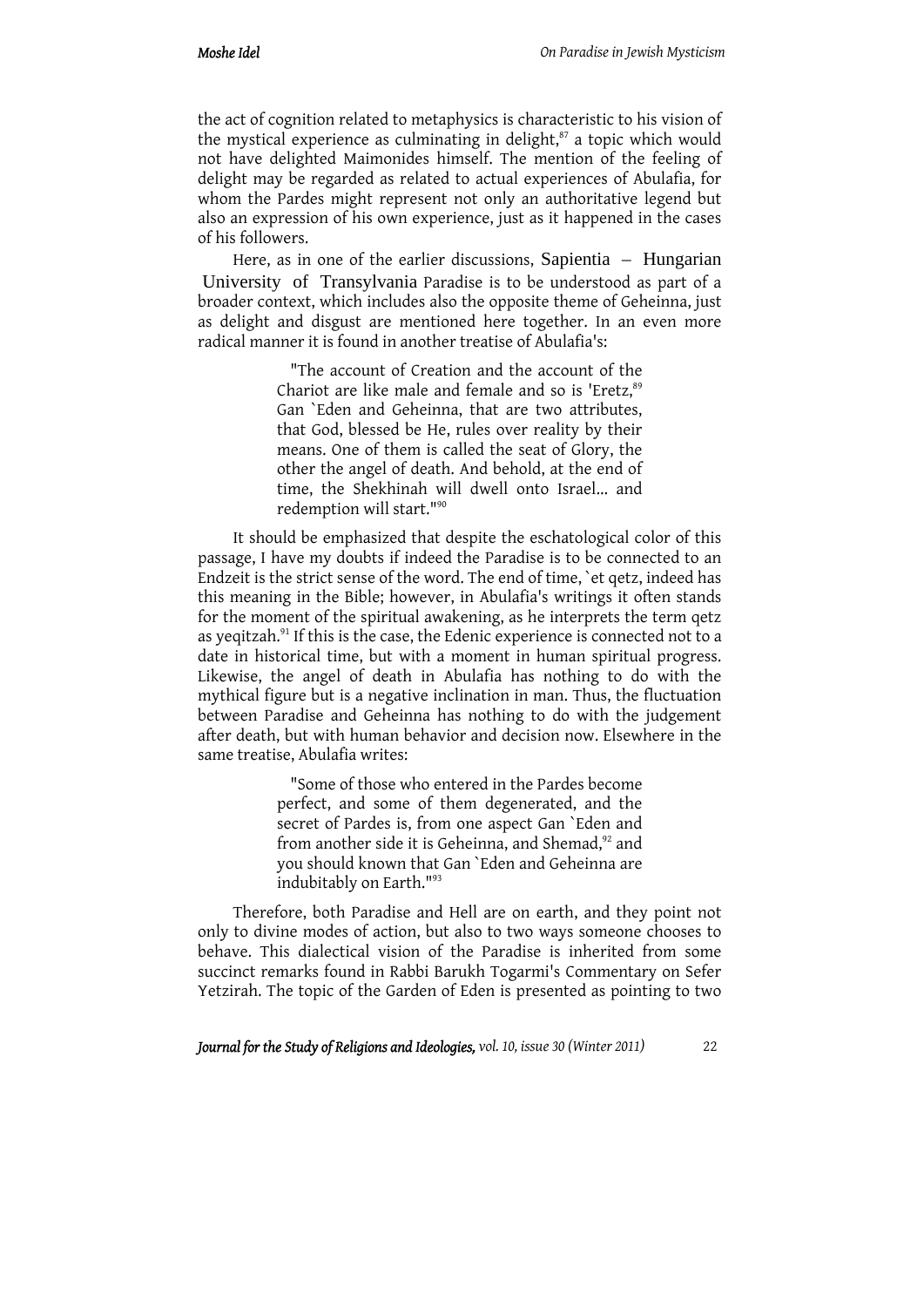different limbs and forms of action: mouth and penis, the positive and negative copulations, two mouths, Jew and Gentile, all of which are numerically equivalent to 177.94 Thus, Abulafia's dialectical understanding of Paradise is an elaboration of an approach already existent in nuce in his master's writing. Provided that Abulafia speaks about mundane existence, where the choice between an instantaneous Paradise or Hell is possible, he comes closer to Kafka more than any of the Kabbalists.

Paradise, for him was an extreme, though perhaps not the more perfect human intellectual experience, and any defect in this mental process is to be considered as the way to Hell.

Let me introduce the more intellectualistic approach to Paradise in Abulafia's writings:

> "It is known that the truth of the attainment of reality is the comprehension of the divine name, and by its means he will comprehend the commandments, and they point to the Agent Intellect95 because the comprehension of the Agent Intellect is similar to a candle,<sup>96</sup> which is a 'river'<sup>97</sup> that goes out of Eden'... be careful to the wisdom that emerges from the combination found in the letters [available] to whomever knows how to combine them, because this is the goal of the wisdom of the man who understands the divine name<sup>98</sup> ... because the comprehension of the Agent Intellect, found within the 22 holy letters, comprises all the positive and negative commandments, and it is the candle that illumines to every man and is 'the river that goes out of Eden to water the garden<sup>199</sup> and it shows that within the 22 letters the comprehension of the name is found, and it is, in its entirety, [emerging] out of the combinations of letters, and you will find truly that out of the combination of letters, the known, the knower and knowledge [are one] ... and whoever comprehends the Agent Intellect gains the life of the world to come and belongs to the secret of the angels of the living God."100

The river emerging from Eden and watering the Garden is, quite plausibly, the intellectual flow that descends from the Agent Intellect, which is separated from matter, and is collected by the human intellect. This process is tantamount to the phenomenon of prophecy, which reflects, following Maimonides, the Aristotelian noetic process of representation of the intellectual by the means of the imaginative capacity, and by adding another Aristotelian view, which assumes the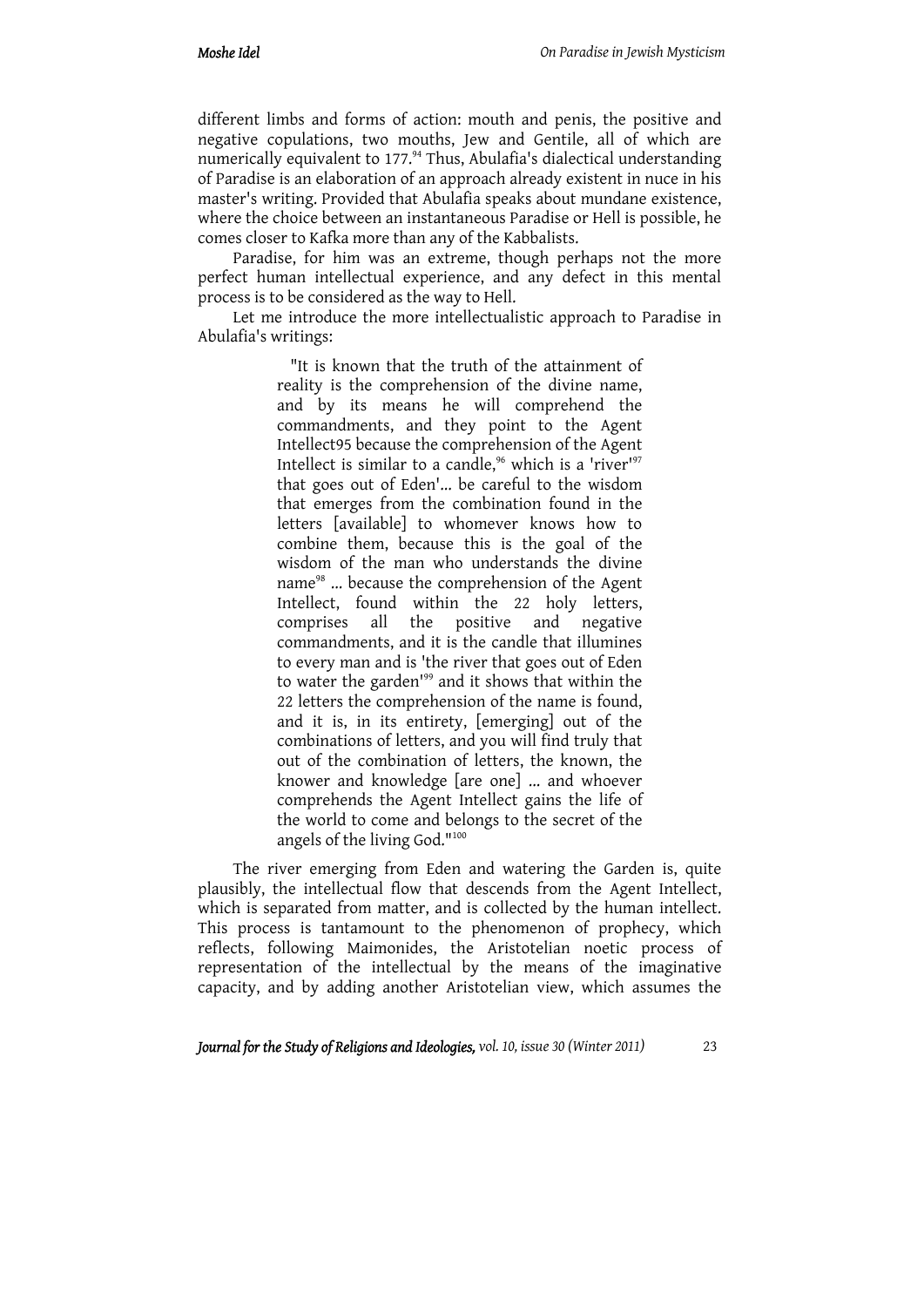identity between the knower, the known and the knowledge, in the moment of intellection. Thus, the Garden is envisioned as the human intellect or person, the Eden, the separated Intellect. The later is conceived, following the medieval Aristotelian cosmology, as being available always to those who know who, in the system of Abulafia are those who resort to the technique of combining letters, or the divine names. This technique is conceived to induce a transformation that changes the human into an angelic being, namely into an intellectual entity.101 Here we have the explication of the function of language and divine names as means to attain the meals, namely the affinities to the Agent Intellect.

In another discussion of the untitled treatise the three divine names are mentioned in a discussion that portrays a vision:

> "'I am the angel of the God of the hosts, so and so, and it is the secret of Gan `Eden that account to three names, YHWH 'Adonai 'Elohim, whose vowels are the prince of Gan `Eden'102 ... and he will tell him: 'I am the tree of life, the Garden in Eden from the East.' And he will understand that God has sent to him His angel in order to help him by instruction, and to accustom him in the strong love of the Creator, by announcing to him the truth of the essence of the tree of life that is within the Garden, and he is the 'prince of Gan `Eden'."<sup>103</sup>

I see in this passage the clue for at least some of the elements recurring in many of the earlier passages from the ecstatic Kabbalah. The above discussions could be understood as hermeneutical games, which indulged in numerical calculations as part of an intellectual hypertrophy. Here, however, we face a kind of instruction, which may well be also a confession concerning an angelic revelation which is presented as the source of the numerical nexus between the three divine names and Gan `Eden.

Moreover, the angel presents itself expressly as the tree of life and as the Garden of Eden. Therefore, Paradise is not only a label for an individual experience, but also is hypostatized as an angelic figure. Provided the identity between the three names and Gan `Eden, in one of the quotes above, we may assume that the names that serve as part of a technique are also envisioned in a mystical experience. Indeed also in another case in Abulafia's writings, the divine names used as part of a technique, appear in the vision of the mystic.<sup>104</sup> In other words, the Agent Intellect materializes itself in the imagination of the ecstatic Kabbalist in the form of names and describes itself as the Garden of Eden.

Let me address an aspect that is not conspicuous but nevertheless important for the understanding of the implications of the above passage.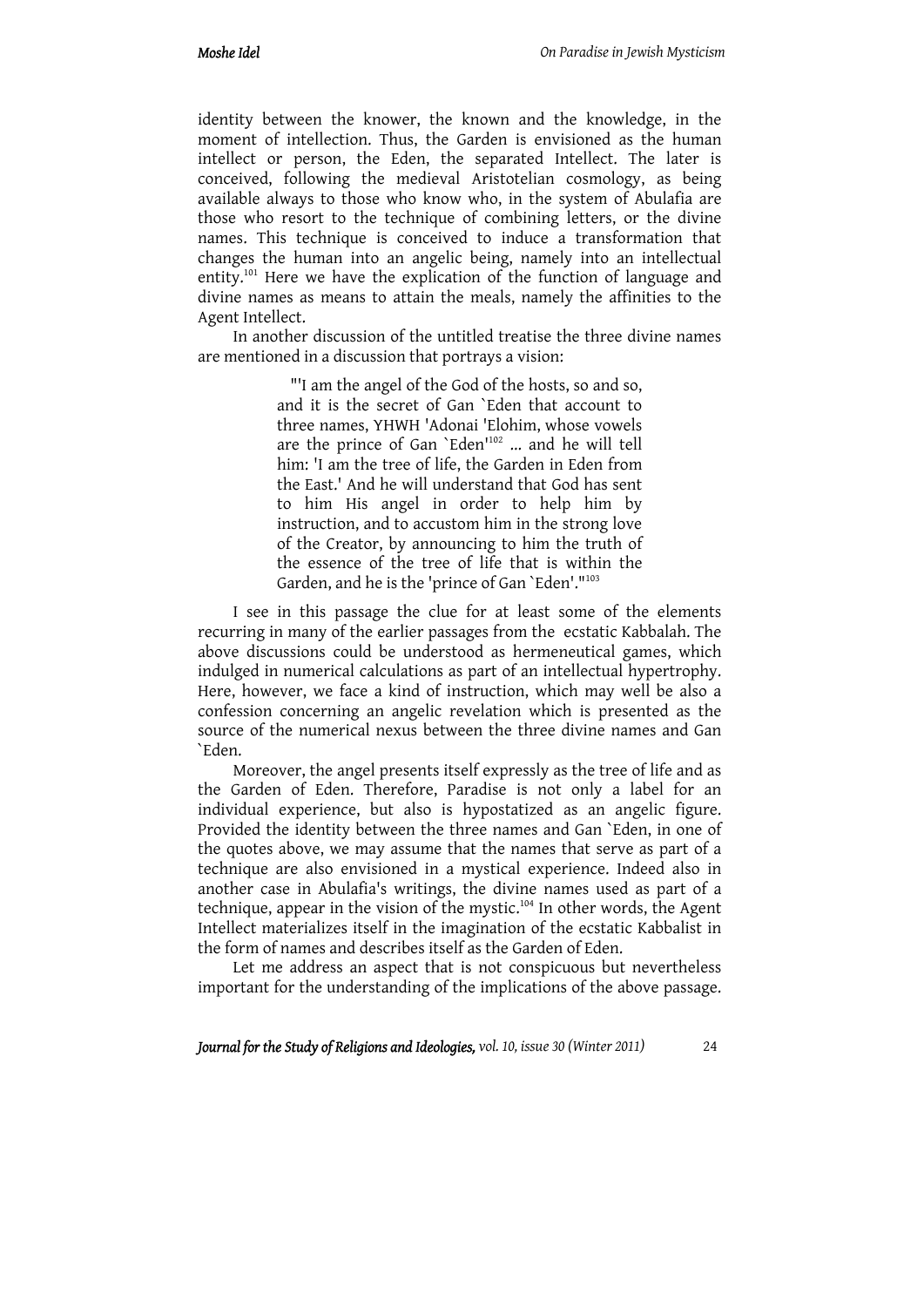The Agent Intellect is an intellectual entity that is active all the time, meaning that it pulsates forms into the world. The possibility to cleave to it is opened to anyone who is able to purify his mind and become receptive of the intellectual influx, which is afterwards translated by the human imagination in visual or auditory forms. This is the theory of prophecy exposed by Maimonides and adopted, with many linguistic additions, by Abraham Abulafia.105 The Agent Intellect has been designated by Maimonides as the prince of the world, and Abulafia has used the term Prince in many of his writings, in more complex expressions like the Prince of the Face, in order to point to the Agent Intellect.<sup>106</sup> Therefore, the resort to the term Prince, Sar, together with Gan `Eden may foster the above interpretation of the passage, as an intellectual and prophetic experience.

To resort to more mythological terms: while in the theosophical Kabbalah Paradise is an objective complex of powers, toward which the human acts and intentions should be directed, and while in the common mythical descriptions the sacred person is visiting the supernal Paradise, in ecstatic Kabbalah Paradise is visiting the mystic. No ascent to other geographical realms, no transcendence of bodily existence, but a realization here and now, while the soul and intellect are still connected to the body. Moreover, the revelation of the prince of the Paradise should be understood as the imaginative projection of the human faculties, and as such, it is the Kabbalist himself that is creating the imaginative structure he calls it by the name Prince of the Paradise. In the general structure of Abulafia's Kabbalah, the revelatory experience, conceived to be part of the prophetic revelation, means also an act of angelization, which is explicitly also an act of redemption, since the mystic becomes, during the ecstatic experience the Messiah, at least the Messiah of himself. Thus, the paradisical experience is as much a return to the beginning as it is the anticipation of the eschatological end.

However, for Abulafia, both converge in the atemporal present of the mystical experience. Like the more traditional views of the Messiah waiting in the supernal Paradise for the moment of his advent, Abulafia's mystic is creating his Paradise by resorting to a mystical technique and so becomes the Messiah within it.

### Paradise as the Human Body

We have seen above the allegory of the Paradise as pointing to a revelation stemming from a supernal, intellectual world to the mystic. As such, the mystic experiences directly a contact with the entity he imagines to be the Paradise. However, in several other discussions in ecstatic Kabbalah Paradise is conceived to be even more immediately available. So, for example, we read in one of Abulafia's commentaries on Maimonides' Guide of the Perplexed, that "The secret of GaN is [the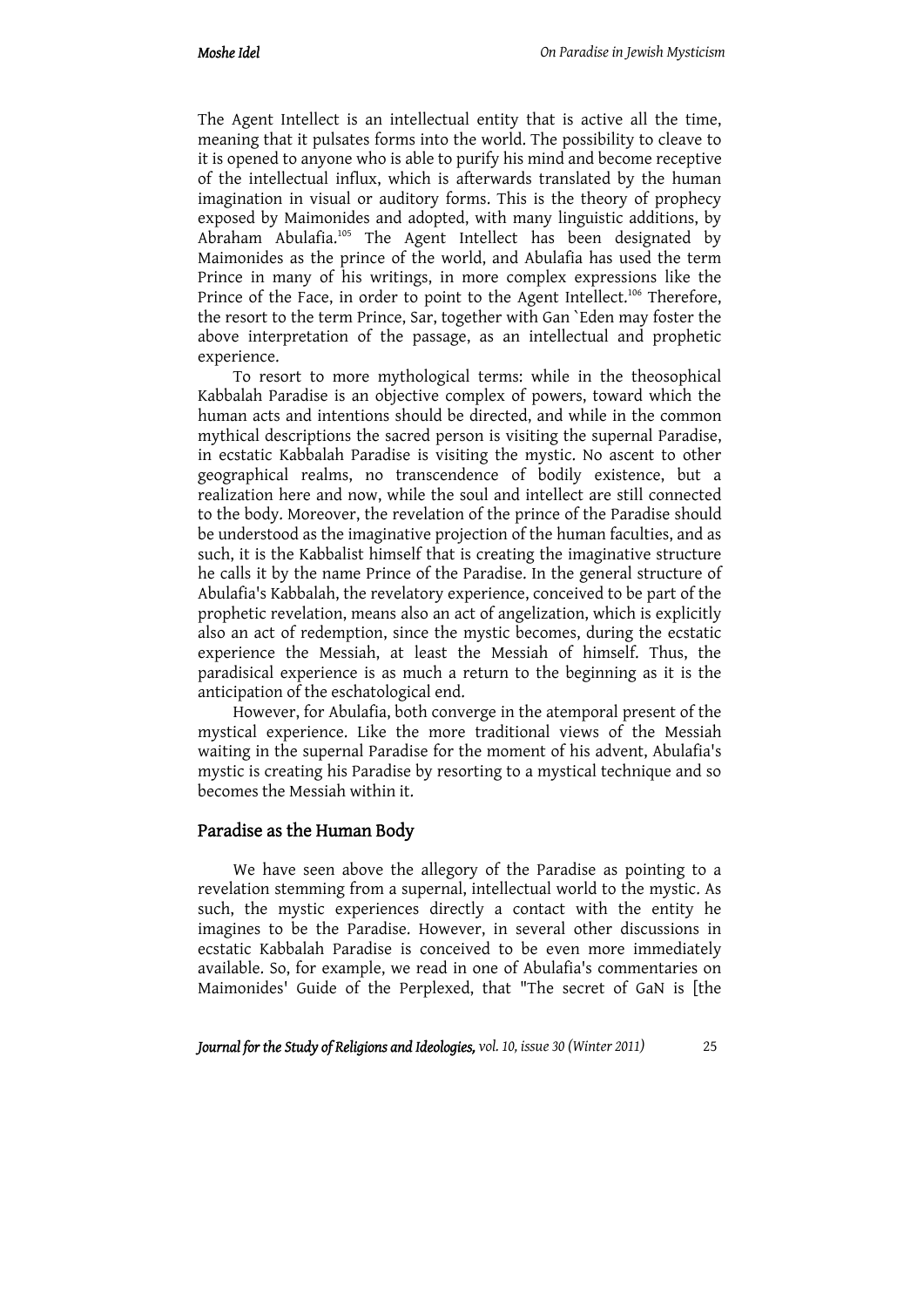acronym of] Guf and Nefesh and the divine science is found in both, and it is likewise the numerical equivalence between ha-Hokhmah ha-'Elohit and ha-guf ve-ha-nefesh.<sup>107</sup> Gan means a place where there are different forms of vegetation. And so is the brain, the place which receives different forms of concepts.108 And there are witnesses, namely the two trees, coming from it and telling us its powers... And see that Eden is Me`id<sup>109</sup> ... one tree adds wisdom and the other adds passion<sup>110</sup>."<sup>111</sup>

This is, again, a compact passage, reminiscent of the compactness of Abulafia's master, Barukh Togarmi. Like the latter's passage dealt with above, also Abulafia's passage here is a web of numerical calculations, which must be decoded in order to fathom the significance of the text. I have done so in the notes above. Let me now address the more conceptual aspects of the passage. The Garden is conceived now as an intrahuman entity: The Garden is the brain, the two trees are two human forms of action.

What is surprising is the identity of the divine science, namely metaphysics or theology, with the human aggregate of body and soul. This is one of the most audacious concepts in the frame work of medieval understanding of this phrase. I am not sure that I can sufficiently account for such a view, but in any case, it may be easier understood as the result of the identity between Pardes=metaphysics=Paradise. In the moment that last term was internalized, and identified with the human person, also the second term was brought into the same net of impersonalization. Indeed, the most remote reality, become the most available one.

In Hayyei ha-`Olam ha-Ba' the body-garden imagery is somewhat different from that described in the above passage. Now, the soul is the `Eden, which is not part of the Garden:

> "The body is like a garden, which is the master of vegetation, and the soul is `Eden, which is the master of delights; $112$  and the body is planted in it. The secret of Gan `Eden is `Ed naggen [a witness is playing],<sup>113</sup> for prophecy dwells when `Eved naggen [the servant plays], e.g., 'when the minstrel played'114 as in the case of Elisha."115

Gan `Eden in gematria equals `Ed naggen. The witness mentioned here is probably Metatron, the angelic name for the Agent Intellect, which induces the prophetic, or mystical experience. $116$ 

The body of the mystic is conceived of as the Paradise watered by the waters of the divine, or intellectual effluence, after his resorting to the mystical techniques, which in Abulafia's writings include also melodies.

If we have deciphered Abulafia's meaning correctly, we are confronted here with the widespread analogy of man to the kinnor or nevel upon which God, or the Agent Intellect, plays music; This view would imply another vision of the Edenic experience: when God, or the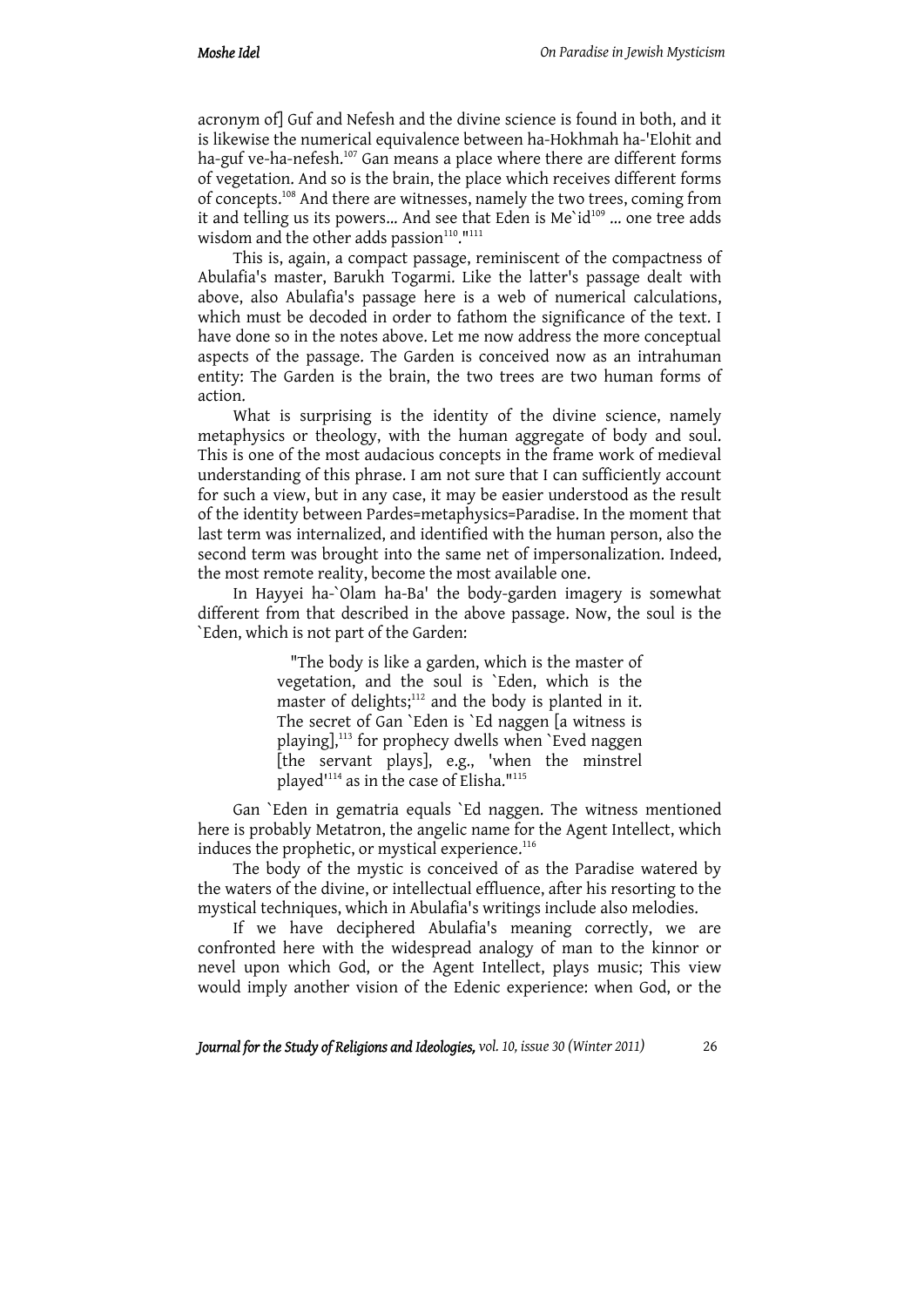Agent Intellect, take possession of the human body and plays upon it, like a player does with a musical instrument, man undergoes a paradisical experience. This seems to be the implication of another passage found in Abulafia's last book:

> "Just as the 'owner of a garden' has the power to water the garden at will by means of rivers, so does the one making music with the Name have the power to water at will his limbs by means of his soul, by means of the Almighty, Blessed Name; and this is [the meaning of] 'and it came to pass, when the minstrel played, that the hand of the Lord came upon him'117 - this is the kinnor hung above David's bed, which used to play of itself and 'praise Him with the nevel and kinnor<sup>1118</sup>.<sup>119</sup> But this would only be after receiving the divine effluence, which is called the seventy-two letter name,<sup>120</sup> together with the understanding of its paths."<sup>121</sup>

Again the mystical technique, dependent upon the combinations of letters of the divine name of 72 letters - the paths mentioned at the end of the quote - is instrumental in bringing about the divine spirit. The human body, envisioned here especially as limbs, is described as a garden, like in some of the above quotes in this paragraph.

### Concluding Remarks

Conceptualizations of Paradise in the Kabbalistic systems we had surveyed are attempts to imagine experiences of plenitude within parameters of each and every mystical system; Each of them has its special Paradise, which fits the basic model that informs its system. Different as the two models inspected above are, they represent attempts to offer alternatives to the biblical and talmudic views of Paradise as a geographical space, on earth of on high. Both ecstatic Kabbalah and the theosophical-theurgical one spiritualized Paradise: one by projecting it within the intellectual sphere, either as a cosmic intellect or a human spiritual experience, the other by projecting within the divine realm. These forms of spiritualization, anthropocentric or theocentric rendered Paradise available, unlike the geographical Paradise, whose place was unknown, and in any case a very dangerous place to enter. What is shared by all those discussions is the common belief that the paradisical experiences are possible and that there are authoritative techniques to attain them, though none of them would explicitly reduce the concept of Paradise solely to experiences immanent in this world.

A comparison between the different texts quoted above, which are naturally fragmentary, selective and to a certain extent even accidental,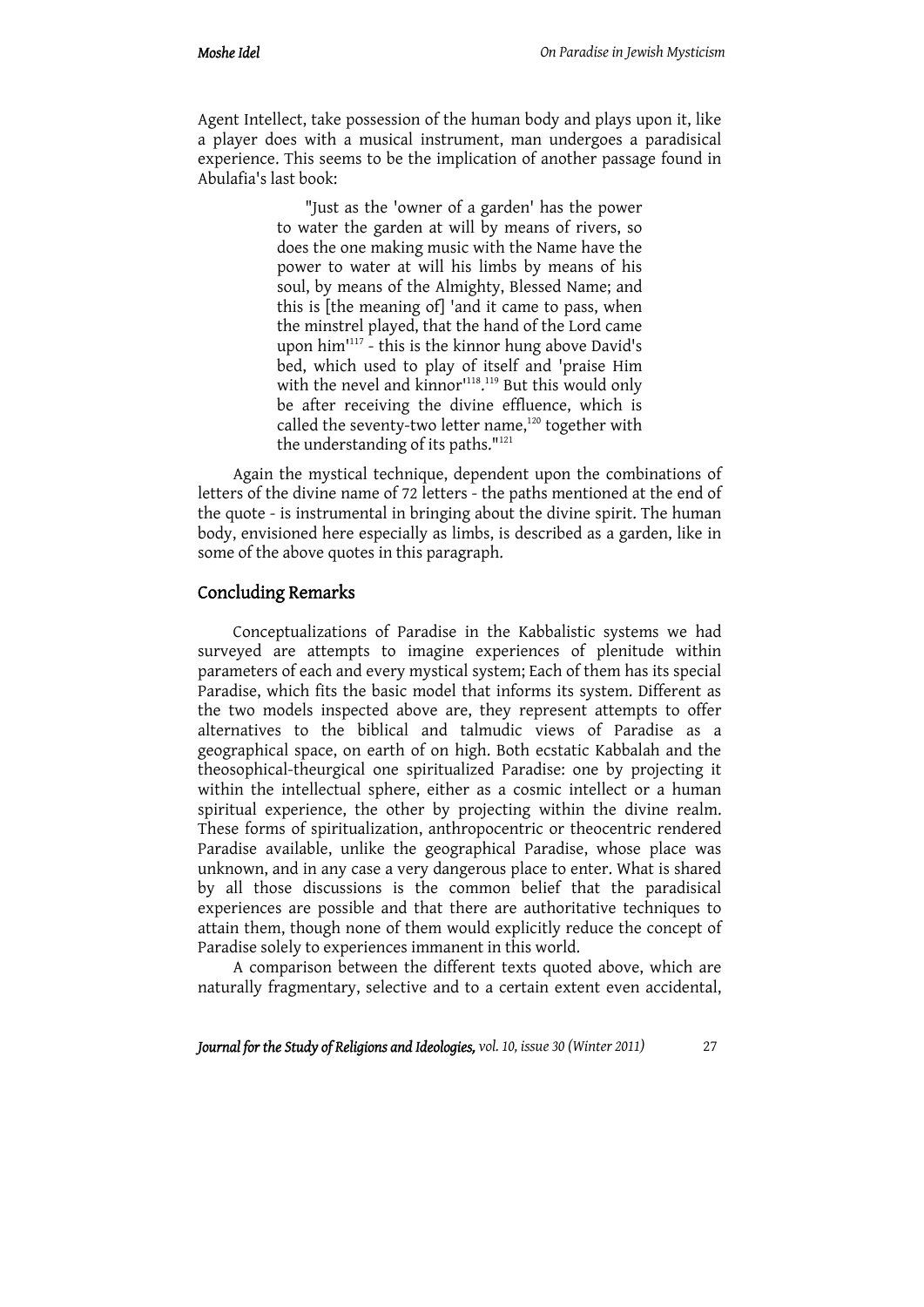may nevertheless teach something about the various modes of expressions characteristic of the different Kabbalistic models. The internalization of the Paradise experience, which reduces the mythical cargo of the classical texts, reduced also the colorful and rich imagery of the Paradise myths, and produces much more personalized Paradises. Unlike the Hasidic masters, who would speak about personal Paradises<sup>122</sup>, the systematic visions, stemming from the various broader philosophical systems, Aristotelian or Neoplatonic, restricted the ideal to one, monolithic form of experience, intellectual, spiritual or luminous. A part of the claims for plenitude stems from the discovery of types of spiritual experiences that transcend place and time, and are available to everyone who masters the comprehensive worldview. Thus performance is indeed found in these internal versions of Paradise, an external drama is nevertheless absent. Like in many other cases, that of the Golem for example, the Kabbalistic discussions were much more under the spell of exposing a certain view or motivating a certain type of behavior, than creating complex plots that will become more sophisticated literary works.

The mythical-theurgical visions of Paradise do, however, minimize the personal experience in favor of constructing an 'objective' structure, which is related not only to acts of religious performance, but also related to interactive concepts, which imagine reciprocal affinities, which portray a Garden cultivated by both the human acts and intra-divine processes.

Let me attempt to address the question of the easiness of entering the Paradise, within a broader comparative context. In Judaism, there were two 'expulsions': one from the Paradise, the other from the Land of Israel and the destruction of the Temple.<sup>123</sup> The 'templar expulsion' was much more serious, as some of the major commandments in Judaism, like the sacrifices of the priests in the Temple, could no more be performed. The Rabbinic historia sacra was much more concerned with this second expulsion from the Temple, which affected the mode of collective Jewish religiosity, rather than with bemoaning the loss of Adam's perfection, which was conceived to have been repaired by the Sinaitic revelation. Thus, the paradisical experience, which is basically personal, was much easier adopted to individualistic attainments nourished by Greek forms of thought. This individual redemption here and now, even if not final, allows a plenitude that is not dependent on political and military achievements related to the messianic era, envisioned as conductive to the rebuilding of the Temple. This spiritual interpretation of the Paradise does not preclude a similar interpretation of Messianism as a spiritual event, rather than as apolitical one. Indeed, those who would emphasize the spiritual Paradise, would attribute a less significant role to messianism in general, or, as is the case of Abraham Abulafia, would offer a strong spiritual version of messianism in addition to its political aspects. Christianity has been critical toward the Temple of the ritual, and conceived the main problem of humanity the repair of Adam's sin, which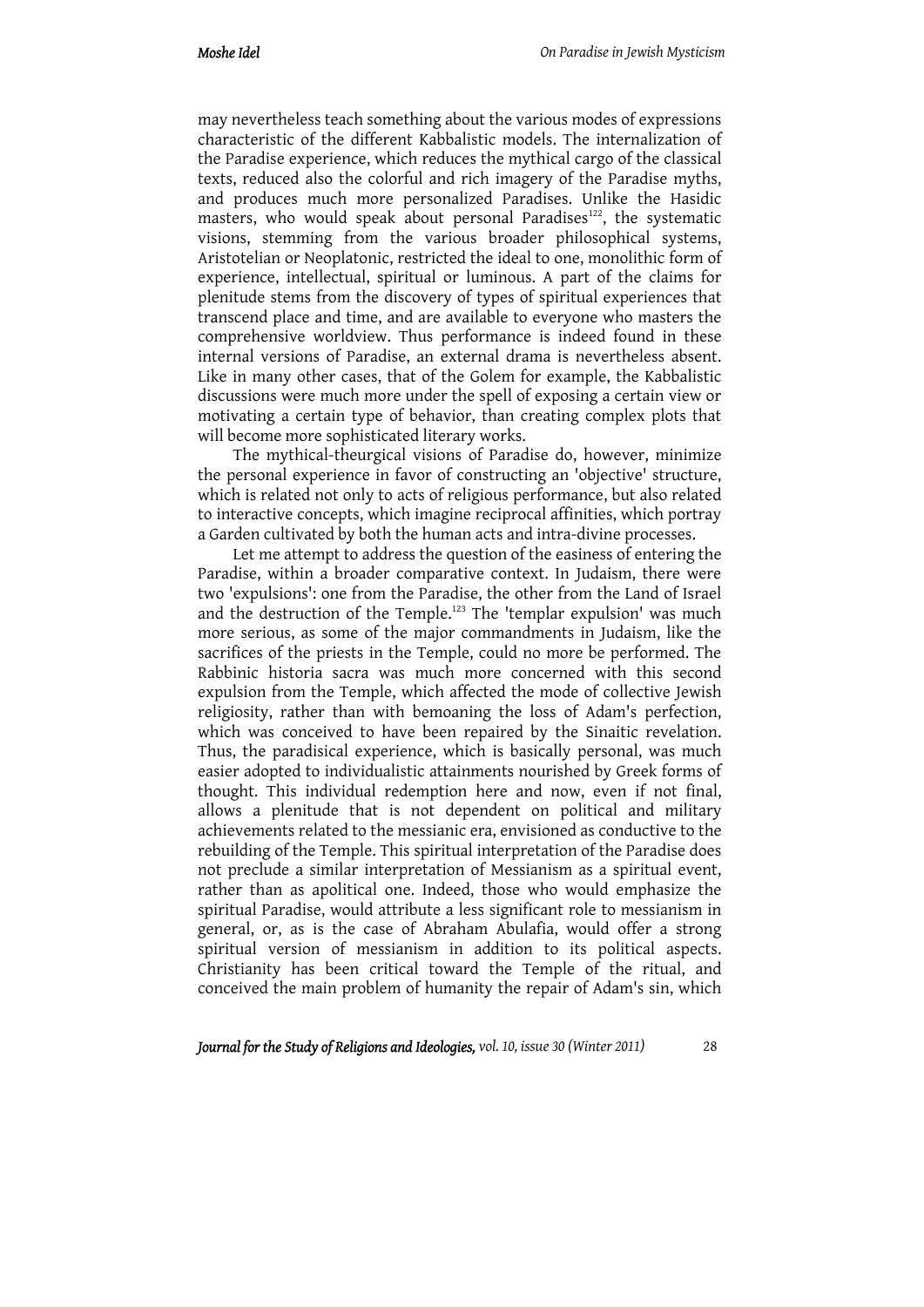was envisaged as the goal of Jesus' suffering. This projection of the restoring of the paradisical situation by the 'last Adam' may account why after his vicarious suffering the question of regaining the Paradise is much more a matter of identification by faith with the 'last man', than an attempt to reexperience the experience of the first Adam. A marginal problem in Rabbinic Judaism, Paradise become more significant in medieval forms of this religion concerned as they were more with questions of origins, of ideal behavior and of individual religiosity. This is very conspicuous in Abraham Abulafia, who, despite of his messianic claim, did not indulge in discussions on the nature of the Temple, its rituals and reconstruction, but was concerned much more with Adamic  $is$ sues  $124$ .

If the Rabbinic architecture of Paradise - and under its influence also some Kabbalistic descriptions - is a construct of many mansions belonging to the various degrees of righteous, in some medieval sources, the question of the nature of Paradise becomes much more complex: someone may enjoy his Paradise here below on the one hand, while in other forms of intellectual eschatologies, there is indeed a serious quandary about the possibility of individual immortality. The spiritualization of the Paradise involved, automatically, also its accessibility for encounters of the elite who were able to intensive the spiritual life while alive.

One last remark on way the phrase 'Garden of Eden' functioned in all the above passages. Either as a symbol of the sefirotic pleroma, as an allegory of the manifestation of the Agent Intellect, or as a description of the human body, it is an imaginary construct that is quite vague even in those mythical descriptions, which assumed much more defined meanings which are informed both by the linguistic structure of the phrase and the specific concepts that constitute the different Kabbalistic systems. The mythical views of Paradise have been both enriched by its more mystical, and the differently mythical understandings, and also imprisoned by the the conceptual components of these systems. Since the architecture of the Paradise was not advanced by those discussions, neither the minimalist descriptions of Bible play any significant role in the above discussions, we shall be aware of the centrality of the linguistic structure as informing some of the aspects of the above passages: The gematria in ecstatic Kabbalah, or the strong distinction between Gan as a symbol of Malkhut, and `Eden as Keter in Gikatilla's Secret of the Cherubim.

To a great extent, the Paradises mentioned above are linguistic constructs, based on numerical, allegorical or symbolic readings of the Hebrew terms. As such, it was easier to communicate the significance of the Paradise, - because of the calculations which can be understood by everyone - modest as this information may be - while leaving for each of the readers to indulge, if he wishes, into the imaginary aspects of the concept of Paradise, to be fleshed out by his own imagination. Architectural aspects were much less important in the mystical systems,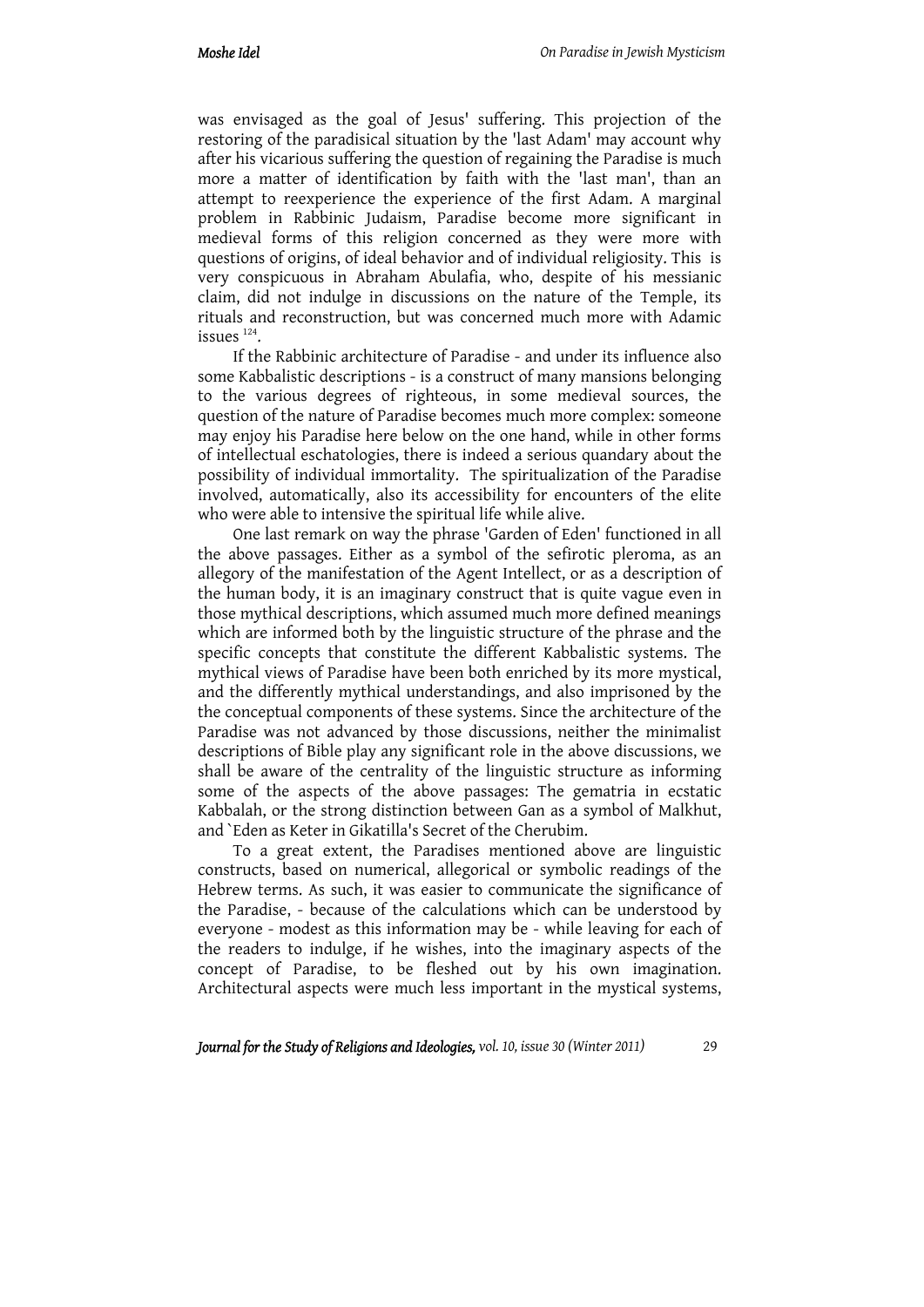though for sure they were present, like in the book of the Zohar, and the writings of Moses de Leon.<sup>125</sup> Significantlly enough, in the book of Zohar, many important events in which God and the souls of the righteous are described as promenading in the Paradise, especially during midnight, described as an objective ontic realm in which various dramas take place.

Language, like ritual, were easily available tools, which every mystic could afford, and created by their means his personal Paradise.

Given the deep conviction in the sanctity of both Hebrew language and the Jewish ritual, the achievement of Paradise-experiences was, therefore, not conceived of as an exceptional attainment but rather as an encounter with the spiritual realm as part of some of the Kabbalists' belief in the possibility to achieve moments of perfection and plenitude here and now. It is a special type of anthropology that informs the different forms of perfection and plenitude: one that believes that not only is man not fallen, but he is, due to religious traditions, capable to realize now and here the outmost potential of human experience. No need to return to the beginning, a la Eliade, no important allowance for a spiritual meaning of the expectation for the end, a la Scholem. Both assumed the loss or the unavailability of the Paradise in the present, and assumed that mystics boked in different temporary directions in order to fiind it.

From the few examples adduced above, it seems that some Jewish mystics, and I assume that also other not discussed here, imagined that they are capable to achieve Paradisical experiences in the present, $126$ though some other, like many of their contemporaries in Europe, were much more concerned with the location of and the possibility to reach terrestial Paradises.<sup>127</sup> The latter: Jews Christian or Muslims, continue much earlier mythical visions of Paradises more attuned to preaxial modes of religiosities. Some of the views discussed above, especially the philosophical and the ecstatic ones, are more consonant to axial modalities of religion.

Both approaches coexisted in the diversified literatures called Kabbalah and Hasidism.<sup>128</sup> Thus, the search for intense mystical experiences among some of the Kabbalists, and Hasidic masters since mid-18th century, expanded significantly the semantic field of Paradise, in a manner they did to a variety of other main religious topics like Messiah<sup>129</sup>, the land of Israel,<sup>130</sup> or the ten sefirot.<sup>131</sup> These new, personalized and existential interpretations of institutionalized values should be understood as the internalization of the emphasis on the importance of the inner processes found in Greek philosophy, in its Arabic and Jewish reverberations, and in their reverberations in some Kabbalistic and Hasidic masters. This is but one more example for what may be described as an intercorporal interpretation, a phenomenon which assumes that main values from one conceptual corpus have an impact on values found in another, independent corpus. The ancient, preaxial concepts of Paradise, itself a word stemming from Persian were strongly reinterpreted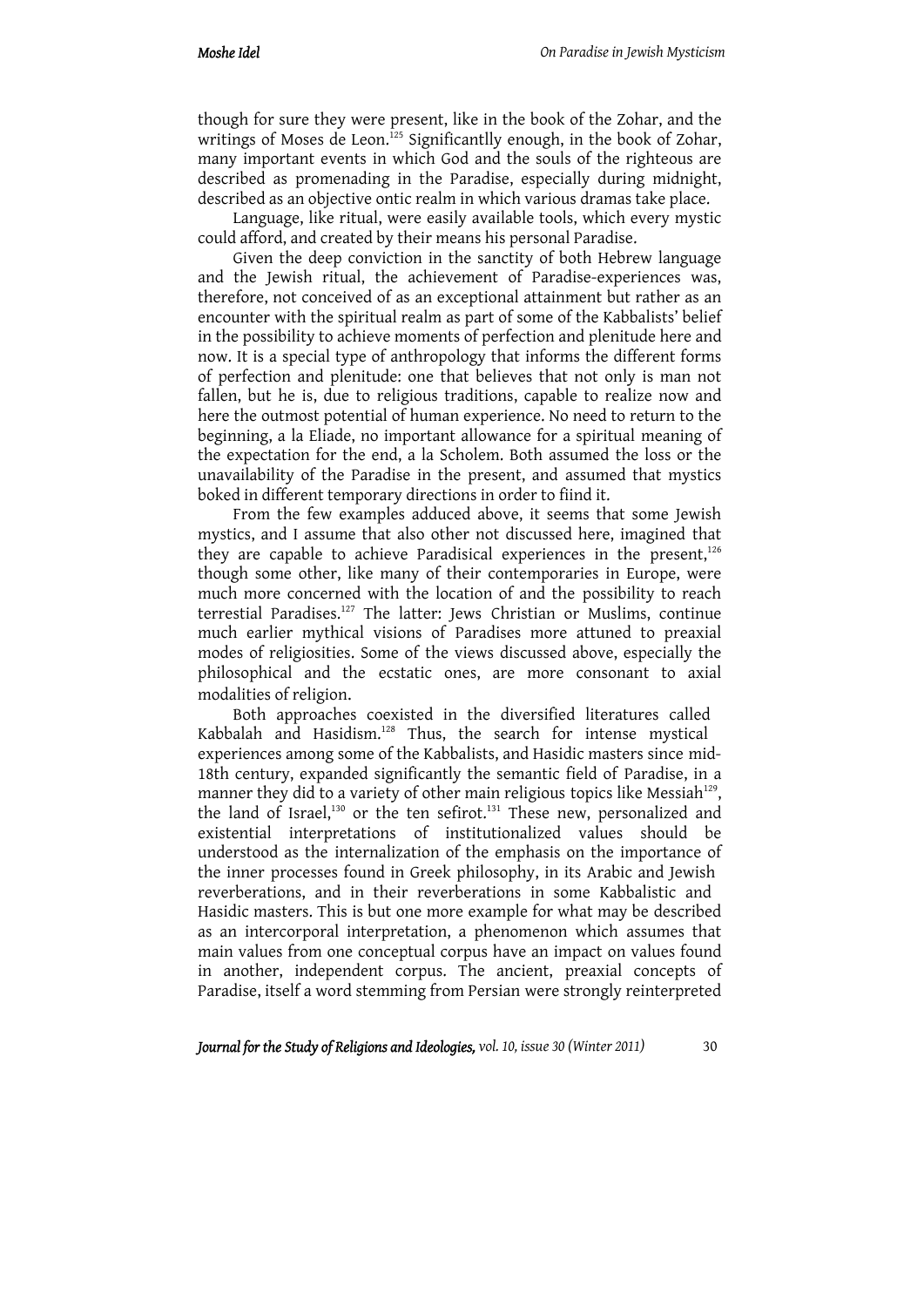by axial concepts stemming from a variety of ancient Greek and Hellenistic modes of thought.<sup>132</sup>

### **Notes**

1 On the concept of plenitude see the interesting observations of Giles Durand, Figures mythiques et visages de l'oeuvre, *De la Mythocritique a la Mythanalyse*, (Dunod, Paris, 1992), 78, 337; See also M. Idel, *Messianic Mystics* (Yale University Press, New Haven, London, 1998), 283-289; idem, *Absorbing Perfections: Kabbalah and Interpretation* (Yale University Press, New Haven, 2002), 423-427.

2 Gershom Scholem, *The Messianic Idea in Israel*, (Schocken Books, New York, 1972), 35. See also ibidem, 7, .202

3 See my "'Unio Mystica' as a Criterion: Some Observations on "Hegelian" Phenomenologies of Jewish Mysticism," in. Steven Chase (ed.), *Doors of Understanding, Conversations in Global Spirituality in Honor of Ewert Cousins* (Franciscan Press, Quincy, 1997), 305-333 .

4 *Images & Symbols, Studies in Religious Symbolism*, tr. P. Mairet, (A Search Book: Sheed and Ward, New York, 1969), 55. The same passage is also printed in his *Patterns in Comparative Religion*, (A Meridian Book, New York,1972 ), 382-383 5 *Images & Symbols*, 16-18. On Paradise and nostalgia from another point of view see Jean Delumeau, *Une histoire du paradis, Le jardin des delices*, (Fayard ,Paris, 1992), ch. VI. For a Jungian interpretation of the Paradise as an archetype see Mario A. Jacoby, *Longing for Paradise, Psychological Perspectives on an Archtype*, tr .Myron B. Gubitz, (Sigo press, Boston, 1985) .

6 See also Mircea Eliade, *The Quest, History and Meaning in Religion*, (Chicago University Press, Chicago, 1969) ,111-188 and *The Sacred and the Profane, The Nature of Religion*, tr. W.R. Trask, (Harper Torchbooks, New York ,1961 ), 92-94 . 7 For allegorical interpretations of the Paradise in the Jewish Middle Ages see the study of Shalom Rosenberg, "The Return to the Paradise," in *The Messianic Idea in Israel*, (Israeli Academy of Sciences and Humanities, Jerusalem, 1982), 78-86 (Hebrew); on the Garden of Eden in Maimonides's allegorical approach see Sara Klein-Braslavy, *Maimonides' Interpretation of the Adam Stories in Genesis*, (Reuven Mass, Jerusalem, 1986),264-99 (Hebrew).

8 Franz Kafka, *Parables and Paradoxes*, (Schocken Books, New York, 1966), 29 .9. Idel "The Journey to the Paradise, The Metamorphosis of a Motif from the Greek Myth to Judaism", *Jerusalem Studies in Folklore*, vol. II (1982), pp. 7-16 (Hebrew ).

10 See, e.g. the collection of articles edited by J.J .Collins - M. Fishbane, *Death, Ecstasy, and the Other Worldly Journeys*, (SUNY Press, Albany, 1995), Martha Himmelfarb, *Ascent to Heaven in Jewish and Christian Apocalypses*, (Oxford University Press, New York, 1993) and the collection of articles edited by C. Kappler, Apocalypses et voyages dans l'au-dela (Le Cerf, Paris, 1987)

11 See Michael Stone, "Paradise in 4 Ezra IV:8 and VII:36 ,VIII:52," *Journal of Jewish Studies*, vol. XVII (1966), 85-88 .

12 According to the book of Adam and Eve, a first century A.D. treatise, Adam has seen, before he was expelled from the Paradise, a quasi-Merkavah vision, during which he has praised God as "true Light gleaming above all light[s]"; cf. David Halperin, *Faces of the Chariot*,(Mohr, Tuebingen, 1988), 97 .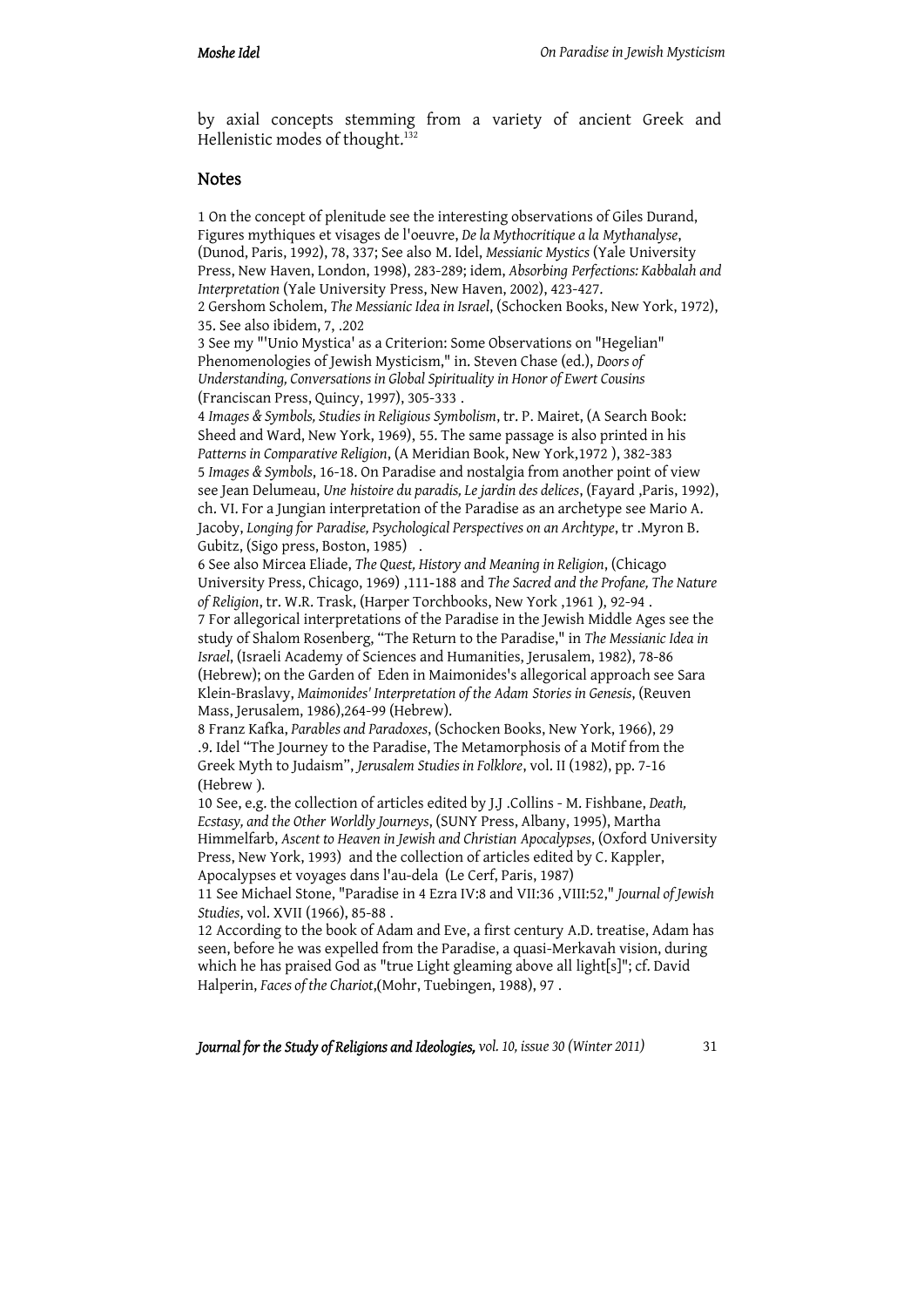13 Odeberg, Ch. IV, Hebrew part, pp. 8-9, English part, pp .15-14 .I did not follow Odeberg's translation on several points. See also Charles Mopsik, *Le Livre Hebrew d'Henoch*, (Verdier, Lagrasse, 1989), 102-103, Ira Chernus, *Mysticism and Rabbinic Judaism*, (De Gruyter, New York, Berlin, 1982), 75-76. See also below another passage related to the immunity to injuries due to the radiance of the Shekhinah. See also below note 122 .

14 See e. g. ibn Gabirol's and R. Abraham ibn Ezra's interpretation of `Olam ha-Ba', the world-to-come, as the state of spiritual union of the intellectual soul with the separate intellects; cf. Elliot R. Wolfson, "God, the Demiurge, and the Intellect," *REJ*, vol. 149 (1990), p 95.

15 According to the complete Hebrew version printed by H. Hirschfeld in *Festschrift zum achtzigsten Geburtstag Moritz Steinschneider*, (Leipzig, 1896), 133, it is possible to translate also "created from the power of God". This passage does not occur in the fragments published by Alexander Altmann, "Isaac Israeli's Book of Definitions: Some Fragments of a Second Hebrew Translation," *Journal of Semitic Studies*, vol. II (1957) , 232-242 .

16 Gan `Edno. In the Hebrew version of Ibn Zaddiq's Microcosmos, influenced as it was by Israeli's text, [see note 18 below], it is written Ginah, 'Her Garden' and it may reflect the Arabic term for Paradise, Jannah. Another identification of the Paradise and light is found in Adolf Poznanski (ed), *R* .*Abraham bar Hiyya's Megilat ha-Megalleh*, (Mekize Nirdamim, Berlin, 1924), 16-17( Hebrew); the vision of Paradise as light occurs already in the hymns of St. Ephrem the Syrian, where there are many Jewish influences; see Nicolas Sed, "Les hymnes sur le paradis du Saint Ephrem et les traditions juives," *Le Museon*, vol. 81 (1968), 482-487 . 17 See *Sefer ha-Gedarim*, the Book of Definitions, originally written in Arabic but preserved in a full Latin and Hebrew translation and in another, partial Hebrew one .See Alexander Altmann and Samuel Stern, *Isaac Israeli, A Neoplatonic Philosopher*, (Oxford University Press ,Oxford, 1958), 25-26. See also ibidem, p. 192 . 18 S. Horovitz (ed), *Sefer ha-`Olam ha-Qatan*, (Breslau ,1903 ), 76-79 .

19 See below, the text of R. Bahya ben Asher .

20 See H.J. Blumenthal, "Soul, World Soul and Individual Soul in Plotinus," in *Le Neoplatonisme*, (Paris, 1971),.55-66; Paul E. Walker, "The Universal Soul and the Particular Soul in Isma`ili Neoplatonism," in P. Morewedge (ed.), *Neoplatonism and Islamic Thought*, (SUNY Press ,Albany, 1992), 149-165; Bernard McGinn, "The Role of the 'Anima Mundi' as Mediator Between the Divine and Created Realms in the Twelfth Century," in J.J. Collins , M. Fishbane (eds.), *Death, Ecstasy, and Other Wordly Journeys* (SUNY Press, Albany, 1995), 289-315 ;Alexander Altmann, "The Ladder of Ascension," *Studies in Mysticism and Religion Presented to Gershom G. Scholem* , (Magnes Press, Jerusalem, 1967), 1-32 .

21 See the *Commentary on the Ten Commandments*, Ms .Oxford-Bodeliana 1609, fol. 76a. On this author and another text from this manuscript belonging to the same author from the same manuscript see Moshe Idel, "A Fragment of R. Asher ben Meshullam of Lunel's Commentary on Berakhot," Qovetz `al Yad, *Minora Manuscripta Hebraica*, vol. XI [XXI] (Mekize Nirdamim, Jerusalem, 1985) ,part I ,. 77-88 [Hebrew]

22 Deuteronomy 8:10 .

23 meqayyem u-ma`amid. This expression is found already in the book of Bahir though in the context of God's presence and maintenance of divine powers . 24 kohah .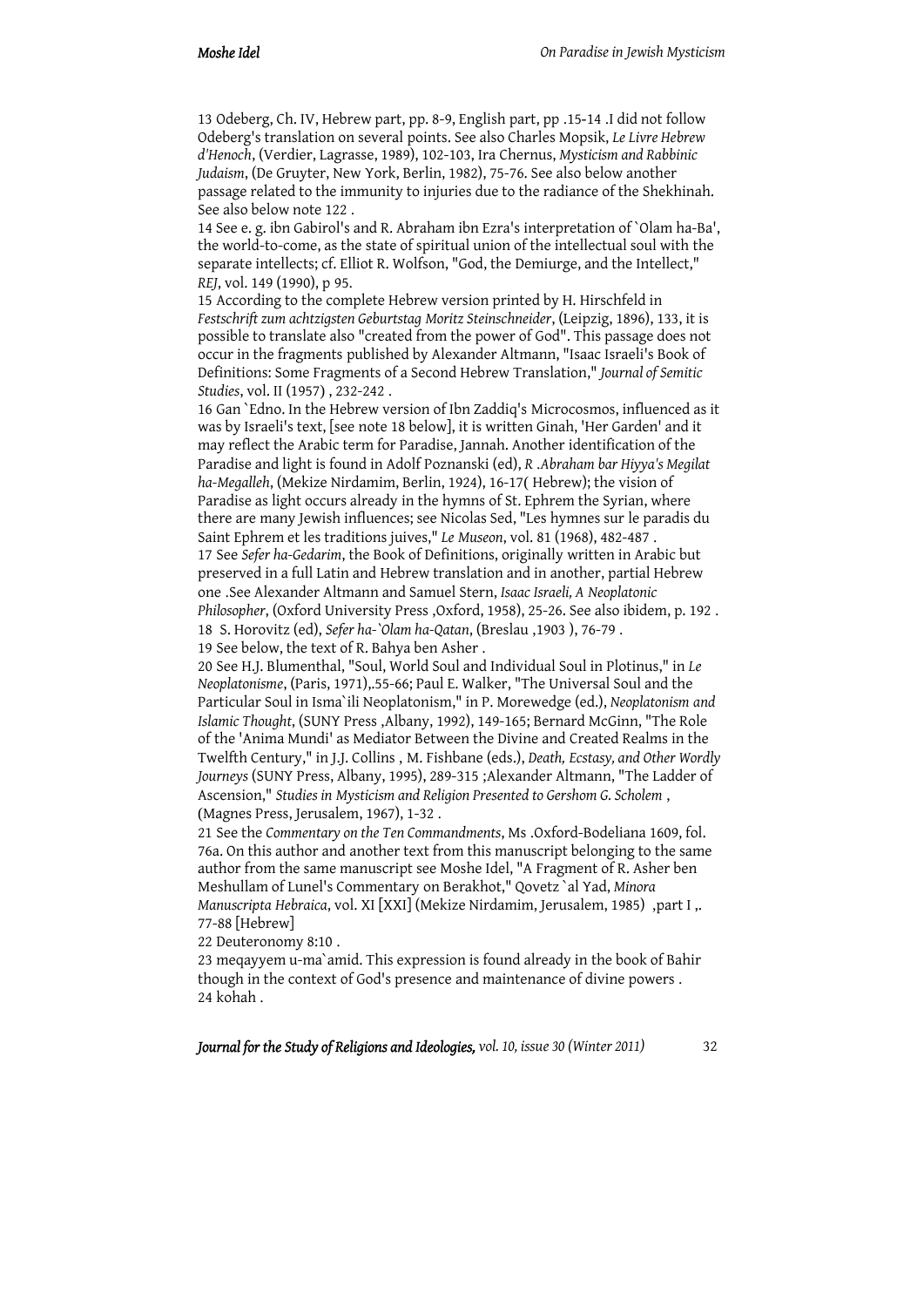25 Proverbs 6:23 .

26 Psalms 112:9 .

27 ibidem .

28 See Commentary on Taryag Mizvot, printed at the end of the Commentary on Songs of Songs, attributed to Nahmanides, in H. D. Chavel (ed), *Kitvei ha-Ramban*, , (Mossad ha-Rav Kook, Jerusalem, 1964), vol. II, 524 For more on this text see M. Idel, "In the Light of Life ,An Inquiry in Kabbalistic Eschatology," in I.M Gafni, A. Ravitzky (eds.), *Sanctity of Life and Martyrdoom* , *Studies in Memory of Amir Yekutiel*, (The Zalman Shazar Center, Jerusalem, 1992), 192-195 (Hebrew) .

29 ibidem, pp. 207-211 and note 16 above and note 122 below .

30 Sippur ha-mitzwot .

31 See the text quoted above from R. Ezra .

32 See his *Commentary on the Treatise of the Fathers*, ed .Ch. D. Chavel, Kitvei Rabbenu Bahia, (Mossad ha-Rav Kook ,Jerusalem, 1970), 533-534. See also above note 16 and below note 122 .

33 See Gershom Scholem, "The Garment of the Souls and Haluqa' de-Rabbanan," *Tarbiz*, vol. 24 (1955), 290-306 (Hebrew); Elliot Wolfson, "The Secret of the Garment in Nahmanides," *Daat*, vol. 24 (1990), XLI-XLII . 34 ibidem .

35 On God as planting a cosmic tree see Gershom Scholem ,*Origins of the Kabbalah*, tr. A. Arkush, ed. R.J.Zwi Werbloskby, (Princeton University Press, Princeton, 1987), 81-83, esp. p. 83, n. 36, where he points to an interesting parallel to Sefer ha-Bahir in a fragment attributed to Simon Magus; cf. Hipolytus, Elenchos VI:9 . 36 See also Isaac Baer, "The Early Hasidim in Philo's Writings and in the Hebrew Tradition," *Zion*, vol. 18 ,(1953) . 104 (Hebrew), and E.E. Urbach's critique thereof in *The Sages: Their Concepts and Beliefs* ,translated by I. Abrahams, (Jerusalem, 1979),

791 ,notes 67-69 .

37 Genesis 12:8 .

38 Psalm 104:17 ,15:1 39 .p. 135 .

40 On this issue see M. Idel, *Kabbalah: New Perspectives* ,(Yale University Press, New Haven, London, 1988), p 181 -.182

41 See R. Ezra of Gerone, *Commentary on the Talmudic*' *Aggadot*, Ms. Vatican 294, fol. 38a .

42 rashuyyiot .

43 Namely the third sefirah, Binah, which is referred in the Geronese school by this term. See Moshe Idel, "On R .Isaac Sagi Nahor's Mystical Intention of the Eighteen Benedictions," Michal Oron and Amos Goldreich (eds.) *Massu'ot, Studies in Kabbalistic Literature and Jewish Philosophy in Memory of Prof. Ephraim Gottlieb* (Jerusalem, 1994), 42-47 (Hebrew). Given the fact that the two powers are described as receiving their' authority' from the third sefirah, the most plausible interpretation of the nature of these sefirot are those who immediately precede this sefirah, namely Hesed and Gevurah. See also Rabbi Abraham ben David, the father of R. Isaac the Blind, E. Ezra's teacher, who also discussed these two sefirot as pointing to male and female. Cf .Idel, *Kabbalah: New Perspectives*, 129-131 . 44 See also the same view in R. Ezra of Gerone's "Secret of the Tree of Knowledge," translated in Gershom Scholem, *On the Mystical Shape of the Godhead*, tr. J. Neugroschel ed J. Chipman, (Schocken Books, New York, 1991), 65-66 .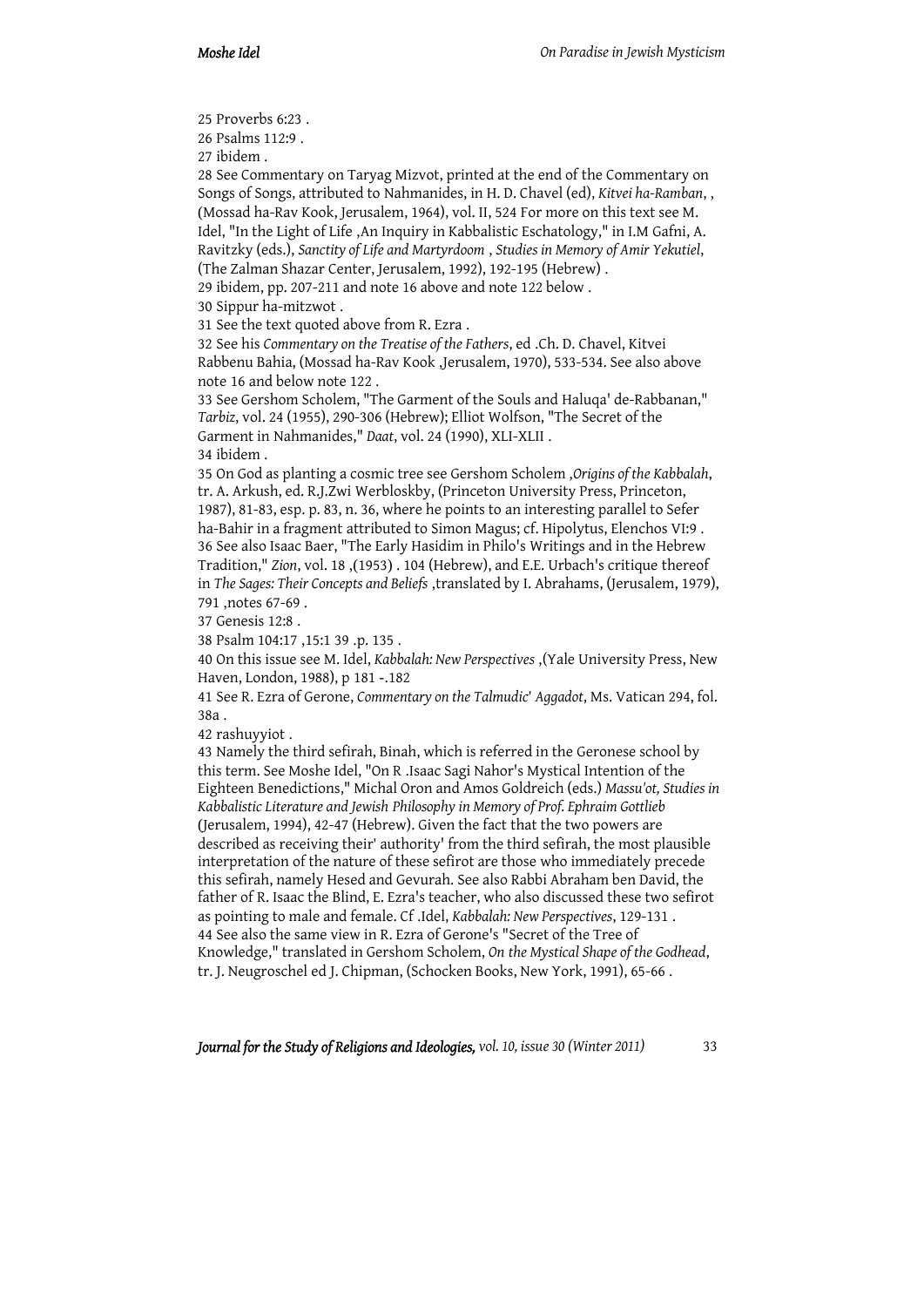45 The Hebrew form Be-tokh, means both 'within' and 'in the middle of', but it is obvious that the Kabbalist uses the second meaning here, as the quote of the Targum shows .

46 A close parallel to this passage is found in a middle13 th century Kabbalistic text; see Ms. Jerusalem 80 1703 ,fol. 21a, which uses the palm tree as a parable in exactly the same context. On the palm tree in the theosophy of the book of Bahir see Scholem, *Origins of the Kabbalah*, pp. 172-173. On the use of the palm tree in order to convey the concept of union see already in BT ,Sanhedrin, fol. 64a and Idel, *Kabbalah: New Perspectives* , 38, 289 note 11 .

47 Ms. Vatican 294, fol. 27a. As pointed out by Efraim Gottlieb, *The Kabbalah in the Writings of R. Bahya ben Asher ibn Halawa*, (Kiriat Sefer, Jerusalem, 1970), p. 49 ,this passage influenced R. Jacob ben Sheshet's Meshiv Devarim Nekhohim, p. 179; see also ibidem, p. 123 where the term Neti`ah occurs. It should be mentioned that the singular form of the shoot, qotzetz bi-neti`ah occurs in two of R. Azriel of Gerone's writings; see Gershom Scholem, "Extant Material from the Writings of R. Azriel of Gerone," *Sefer Zikkaron le-Gullak u- Klein* (Jerusalem ,1942 ), 113 (Hebrew), and in I. Tishby (ed)., *Commentary on the Talmudic Aggadot* , (Jerusalem, 1945), 17 . 48 Commentary on Song of Songs, in Chavel, *Kitvei ha-Ramban* ,vol. II, 504 . 49 Proverbs 10:25 .

50 Hefetz .

51 *Sod ha-Keruvim*, Ms. Parma, de Rossi 1230, fols108 b-109a; Ms. Paris BN 823, fol. 823, fol. 54a. More on this short treatise see Idel, *Absorbing Perfections*, pp . 300-299 . 52 It means also 'because of .'

53 Isaiah 27:5 .

54 *Sod* ha-*Keruvim*, Ms. Parma de Rossi 1230, fol. 109b .

55 See *Kabbalah: New Perspectives*, 170-172 .

56 Eliade, *The Sacred and the Profane*, pp. 92-94 .

57 ibidem, p. 93 .

58 Printed by Gershom Scholem as an appendix to his *The Qabbalah of Sefer ha-Temunah and of R. Abraham Abulafia* ,ed. Y. ben Shlomo, (Akademon, Jerusalem, 1969), 235 (Hebrew) .

59 Different forms of this phrase recur in the same context .

60 BT, Sabbath, fol. 117b .

61 *The Qabbalah of Sefer ha-Temunah*, p. 235 .

62 See e.g. below, note 120 .

63 Ginnat 'Egoz, fol. 15c .

64 These three names recur several times in this book as a very important issue.

See e.g. ibidem, fol. 16ab .

65 More on the intellectual aspects of the Paradise in the school to which Gikatilla belonged see below .

66 Shalosh Ma`alot in gematria 1176=1+176=177 .

67 The two words are obscure; I assume that they point to the movement of a certain kind of matter .

68 be-`anan, in gematria 177. On this phrase see below in another Abulafian text . 69 Golem daq amounts in gematria 177 .

70 *Sefer 'Otzar `Eden Ganuz*, Ms. Oxford-Bodeliana 1580, fol54 a .

71 le-hasig. In this context it may also mean to achieve .

72 Exodus 16:20 .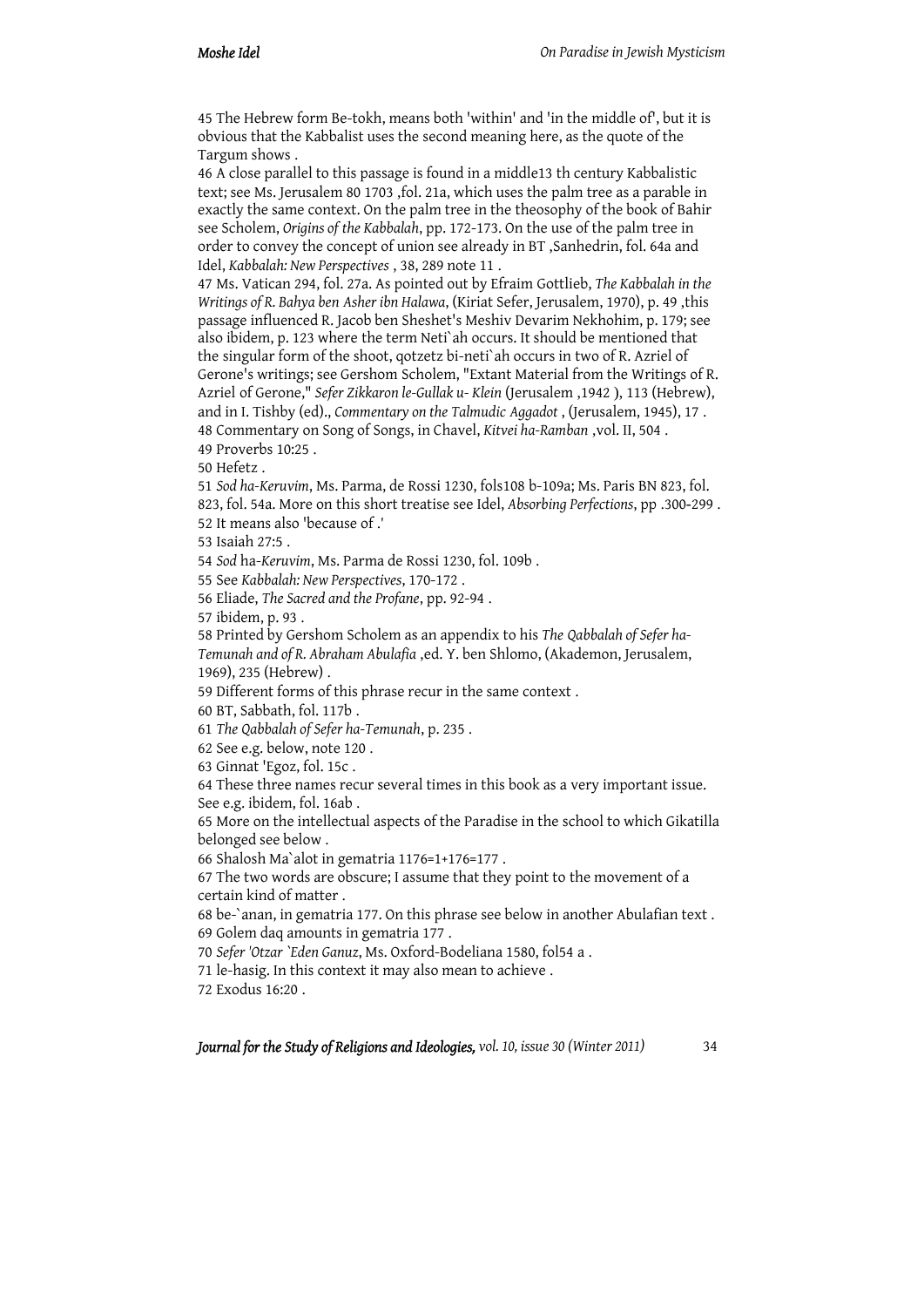73 Mayim in gematria is 90 like Man, the Hebrew term for Manna .

74 On river as an allegory for the descent of the influx see more below .

75 *Hayyei ha-`Olam ha-Ba'*, Ms. Oxford-Bodeliana 1582, fol3 b .

76 See especially his 'Secret of Prophecy' in his *Hayyei ha-Nefesh*, Ms. Munchen 405, fol. 63a-68b .

77 See Moshe Idel, *Language, Torah, and Hermeneutics in Abraham Abulafia*, (SUNY Press, Albany, 1989),. 117-115

78 On this issue see Lawrence Berman, "Maimonides and the Fall of Man", *AJS review*, vol. V (1980), 9-10 ;Klein-Braslavy, *Maimonides' Interpretation of the Adam Stories*, 93-98; Aviezer Ravitzky, "Samuel ibn Tibbon and the Esoteric Interpretation of the Guide of the Perplexed,' *AJS Review*, vol. VI (1981), 103-108 ; Waren Harvey, *Hasdai Crescas' Critique of the Theory of the Acquired Intellect* (Ph.D.

Thesis, Columbia University, Ann Arbor Michigan, 1973), 205-217 .

79 Berman, ibidem, p. 9; see also p. 8 (and note 19) where he describes the "pardes (Paradise)" as "the contemplation of the truth." See also Lawrence V. Berman "Maimonides, the Disciple of Alfarabi," *Israel Oriental Studies*, vol. IV (1974), 164, note 31, and 167 note 44 and Stephen Harvey, "Maimonides in the Sultan's Palace," in Joel L. Kraemer (ed.), *Perspectives on Maimonides*, (Littman Library, Oxford, 1991), 99 .

80 kol ha-hokhmot .

81 *Malmad* ha-*Talmidim*, (Lyck, 1866), fol. 142a .

82 See e.g. *Sefer Hayyei ha-Nefesh*, Ms. Munchem 405, fols61 b-62a .

83 Hokhmat ha-'Elohut .

84 Mi-qiyyum ha-Ta`anug .

85 *Otzar* `*Eden Ganuz*, Ms. Oxford-Bodeliana 1580, fols131 b-132a .

86 See Ms. Firenze-Laurenziana, II:48, fol. 24a: "the comprehension of God is a delight ".

87 See M. Idel, *The Mystical Experience in Abraham Abulafia* ,tr. J. Chipman, (SUNY Press, Albany, 1988), 188-189 214 ,note 72. See also below note 112 .

88 See the text referred in note 70 above .

89 Earth. The Hebrew form amounts in gematria 291 like the combination of the Hebrew Gan `Eden ve-Geheinom. This gematria recurs also below, in the next passage .

90 Ms. Firenze-Laurenziana II,48, fol. 21a. See also *'Imrei Shefer*, Ms. Paris BN 777, p. 90 .

91 See "`Sefer Ha-Ot'. Apokalypse des Pseudo-Propheten und Pseudo-Messias Abraham Abulafia," in A. Jellinek (ed.) *Jubelschrift zum siebzigstenGeburtstage des Prof. Dr. H Graetz* (Breslau 1887), 76. More on this topic see M Idel, "'The Time of the End': in Albert Baumgarten (ed.), *Apocalypticism and Its Spiritualization in Abraham Abulafia's Eschatology*",*Apocalyptic Time*, , (Brill, Leiden, 2000) ,155-186 . 92 In Hebrew it means either destruction or conversion. In gematria, it amounts to 344, like Pardes. An important parallel to this dialectical view is found in a student of Abulafia, Gikatilla: "In truth, to some of them it was a Pardes, and to others it was Shemad. And the secret depends upon the secret of the

Tetragrammaton." *Perush ha-Niqqud*, Ms. Paris BN 774, fols. 47b-48a; Ms. Vatican ,603fol. 189b: Ms. New York, JTS 851, fol. 62b. I wonder whether the gematria of Pardes = 344 = Shemad is not alluded also by the phrase Shem D, namely the name of the Tetragrammaton. Though the phase Shem D does not occur in any of the manuscripts, but only Shem ben Dalet, the Kabbalist hinted at a secret, which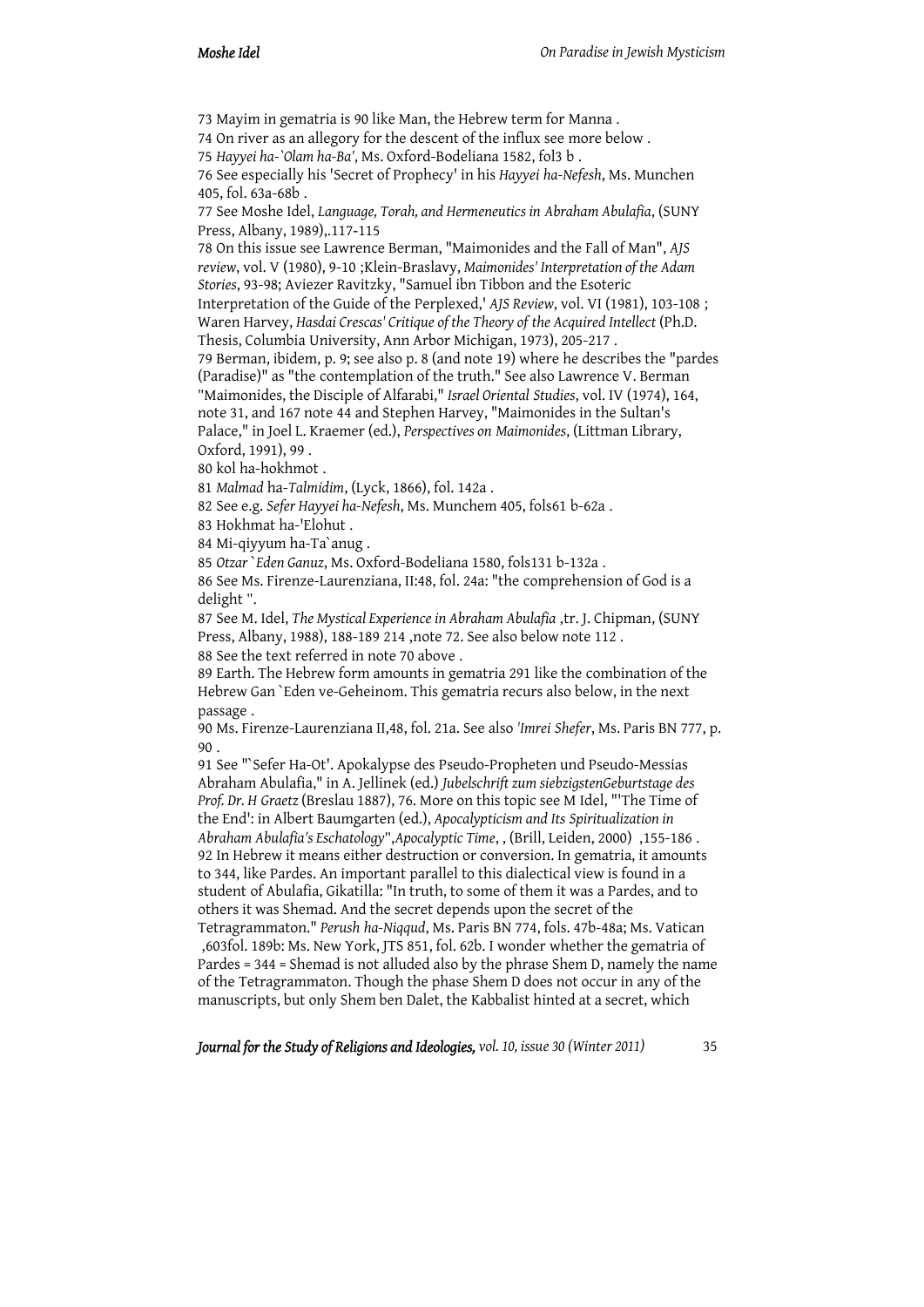regularly in this type of literature is a numerical equivalence .Indeed, in a fragment from a writing of Gikatilla extant in Ms. New York, JTS 1884, fol. 30b, the relationship between the Tetragrammaton, Pardes and Shemad is mentioned, but, unfortunately, the text breaks precisely when the author was supposed to elaborate upon this issue .

93 ibidem, fol. 6b .

94 Gershom Scholem, *The Qabbalah of Sefer ha-Temunah and Abraham Abulafia*, ed. J. ben Shlomo, (Akademon ,Jerusalem, 1969), 234 .

95 ha-Mitzvot=541=sekhel ha-po`el .

96 For this simile for the mystical union between the human intellect and the Agent Intellect see Idel, *Studies in Ecstatic Kabbalah*, (SUNY Press, Albany, 1989), 13 . 97 In Hebrew the consonant of the candle, ha-ner are the same as those of river nahar .

98 Or God .

99 Genesis 2:10 .

100 Ms. Firenze-Laurenziana II:48, fols. 11b-12a .

101 Compare to other expressions of this view discussed in Idel, *Studies in Ecstatic Kabbalah*, pp. 15-16. For an explicit statement that the expulsion from the Paradise means the fall from the intellectual into the imaginary see the anonymous 15th century treatise close, from some points of view to ecstatic Kabbalah, entitled *Sefer Toledot 'Adam*, Ms. Oxford-Bodeliana 836, fol. 185a .

102 Sar Gan `Eden .

103 Ms. Firenze-Laurenziana II:48, fol. 22a .

104 See Idel, *The Mystical Experience*, 100-105 .

105 See Moshe Idel, *The Writings and Doctrines of R. Abraham Abulafia*, (Ph.D. Thesis, Hebrew University, Jerusalem, 1976), 86-128 (Hebrew)

106 ibidem, 86-92 .

107 ha-guf, namely the body, and ha-nefesh, namely the soul are numerically equivalent to 529, like the consonants of the phrase 'divine science', ha-hokhmah ha-`Elohit .

108 Tziyyur .

109 This term means 'testify' and is numerically identical to the term `Eden. On 'witness' see below, note 116 .

110 The last sentence points to the two trees in the Paradise .

111 *Sefer Sitrei Torah*, Ms. Paris BN 774, fol. 152ab .

112 On the feeling of delight see above, notes 84, 87 .

113 This phrase has the same consonants as Gan `Eden, and thus the same numerical value .

114 II Kings 3:15 .

115 Ms. Oxford-Bodeliana 1582, fol. 7a .

116 See Idel, *The Mystical Experience*, 89-90 and note 109 above .

117 II Kings 3:15 .

118 Psalm 150:3 .

119 The combination of the legend of David's harp with the verse in II Kings 2:3 appears in several places. Cf *Pesiqeta de-Rav Kahana*, (ed. S. Buber), chapter 7, fols 62b-63a, and Buber's footnotes; also Louis Ginzberg, *The Legends of the Jews*, (JPS, Philadelphia, 1946), vol. VI , 262, notes 81-83 .

120 See above, note 62 .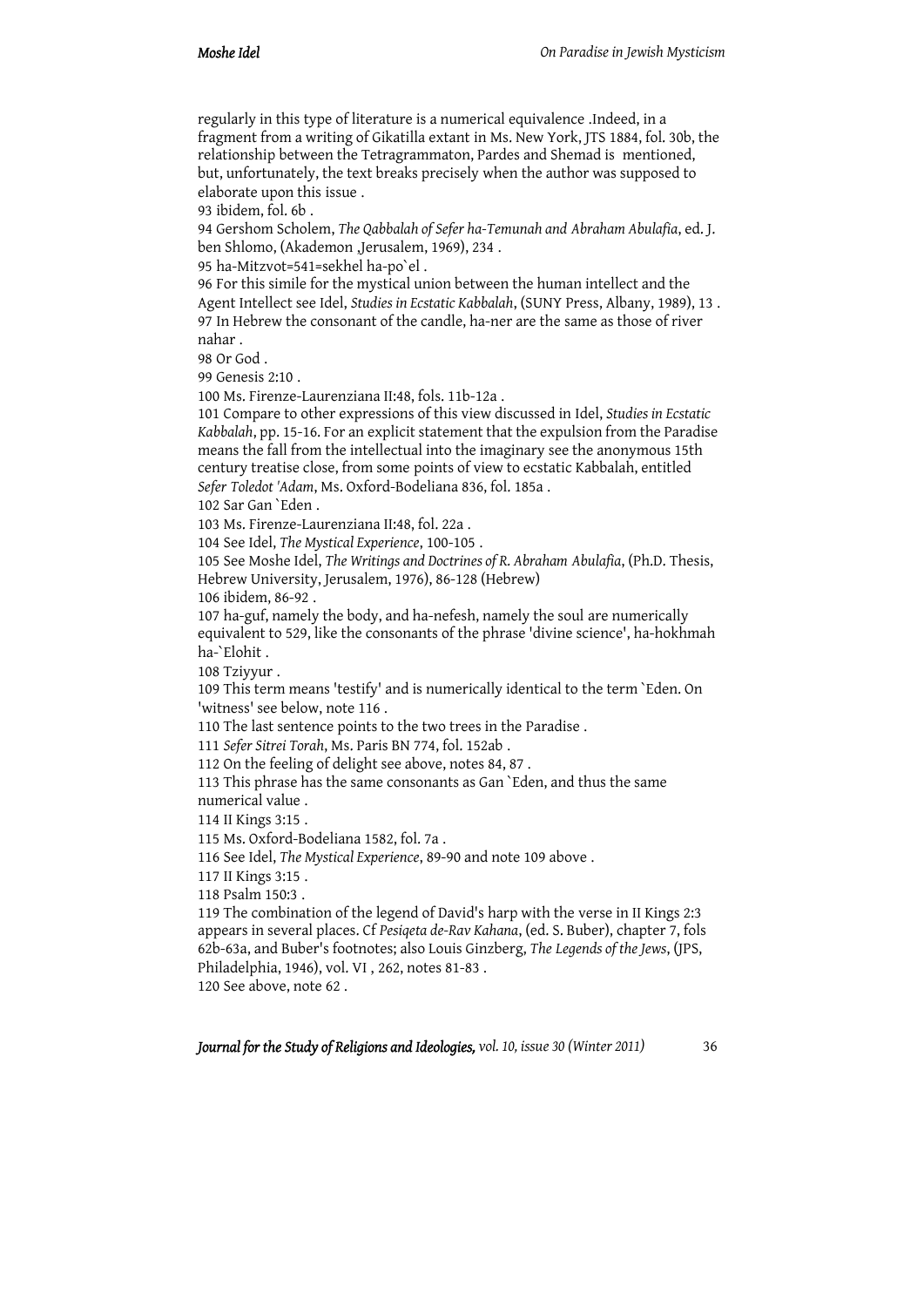121 *Sefer 'Imrei Shefer*, Ms. Munchen 40, fol. 246b; quoted also in the anthology of Abulafian material collected by a 17th century Kabbalist Rabbi Joseph Hamitz, Ms . Oxford-Bodeliana 2239, fol. 130a .

122 See, e.g., the view of the famous R. Tzevi Elimelekh Shapira of Dinov, *'Iggera' de-Kallah*, (Premislany, 1914 ) fol. 46b, where the assumption is that every righteous creates his own Paradise by the study of the Torah and prayer, which actualize a potential Paradise or R. Nahman of Bratzlav, Sefer ha-Middot, item Tzaddiq, part II no :5 "Each man has his Paradise engraved on the brilliance of his countenance." See also notes 12, 13, 16, and 32 above. I assume that the engraving of the Paradise on the face of the righetous has something to do with an assumption found in Lurianic Kabbalah, that the sins of man are written on his forehead .

123 For the early comparisons between the two see Gary Anderson, "Celibacy or Consummation in the Garden? Reflections on Early Jewish and Christian Interpretations of the Garden of Eden," *HTR*, vol. 82:2 (1989) ,148-121 who important remarks, which differ from my description here deal, nevertheless, with much earlier material than I am concerned with here .

124 See also M. Idel, "Conceptualizations of Music in Jewish Mysticism," in Lawrence Sullivan (ed.), *Enchanting Powers*, *Music in the World's Religions*, (Harvard University Press, Cambridge, Mass., 1997), 159-188 .

125 See especially his still unedited *Sefer Mishkan ha-`Edut* where the structure of the Paradise is discussed in great details .

126 See also my "Some Concepts of Time and History in Kabbalah" in E. Carlebach, J.M.Efron, D.N. Myers (eds.), *Jewish History and Jewish Memory, Essays in Honor of Yosef Hayim Yerushalmi*, (Brandeis University Press, Hanover and London, 1998), 153-188. This does not mean that there were not numerous Kabbalists who believed into a terrestial Paradise, and dealt with legends about persons who tried to reach it in the past .

127 See Idel, "The Journey to the Paradise." For terrestial Paradises in the medieval and Renaissance culture see Delumeau, *Une histoire de paradis* and the vast bibliography cited by him .

128 See, e.g., R. Qalonimus Qalman Epstein, Ma'or va-Shemesh, (Jerusalem, 1992), p. 281. See also M. Idel, *Hasidism*: *Between Ecstasy and Magic*, (SUNY Press, Albany, 1995), 225.

129 See idem, *Messianic Mystics*, 236-244, 272-273. The need of acknowledging the phenomenological diversity of concepts found in Judaism in general, and in Kabbalah in particular, and their different sources in Judaism and in other cultures, are still a desideratum in scholarship, as there still are uninformed, or naive students of Judaism who believe in the dominance of the more popular concepts of Messianism even in the mystical literature .

130 See idem, "The Land of Israel in Medieval Kabbalah," in Lawrence A. Hoffman, (ed.), *The Land of Israel*, (Notre Dame University Press, Indiana, 1986), 170-187; idem, "Some Conceptions of the Land of Israel in Medieval Jewish Thought," in Ruth Link-Salinger & alia (eds.) *A Straight Path: Studies in Medieval Philosophy and Culture, Essays in Honor of Arthur Hyman*, (The Catholic University Press, Washington, 1988), 214-140; idem, "The Land of a Divine Vitality: Eretz Israel in Hasidic Thought," in Aviezer Ravitzky (ed.), *The Land of Israel in Modern Jewish Thought*, (Yad Izhak Ben-Zvi, Jerusalem, 1998), 275 (Hebrew). 131.See Idel, *Hasidism*, 227-238 .